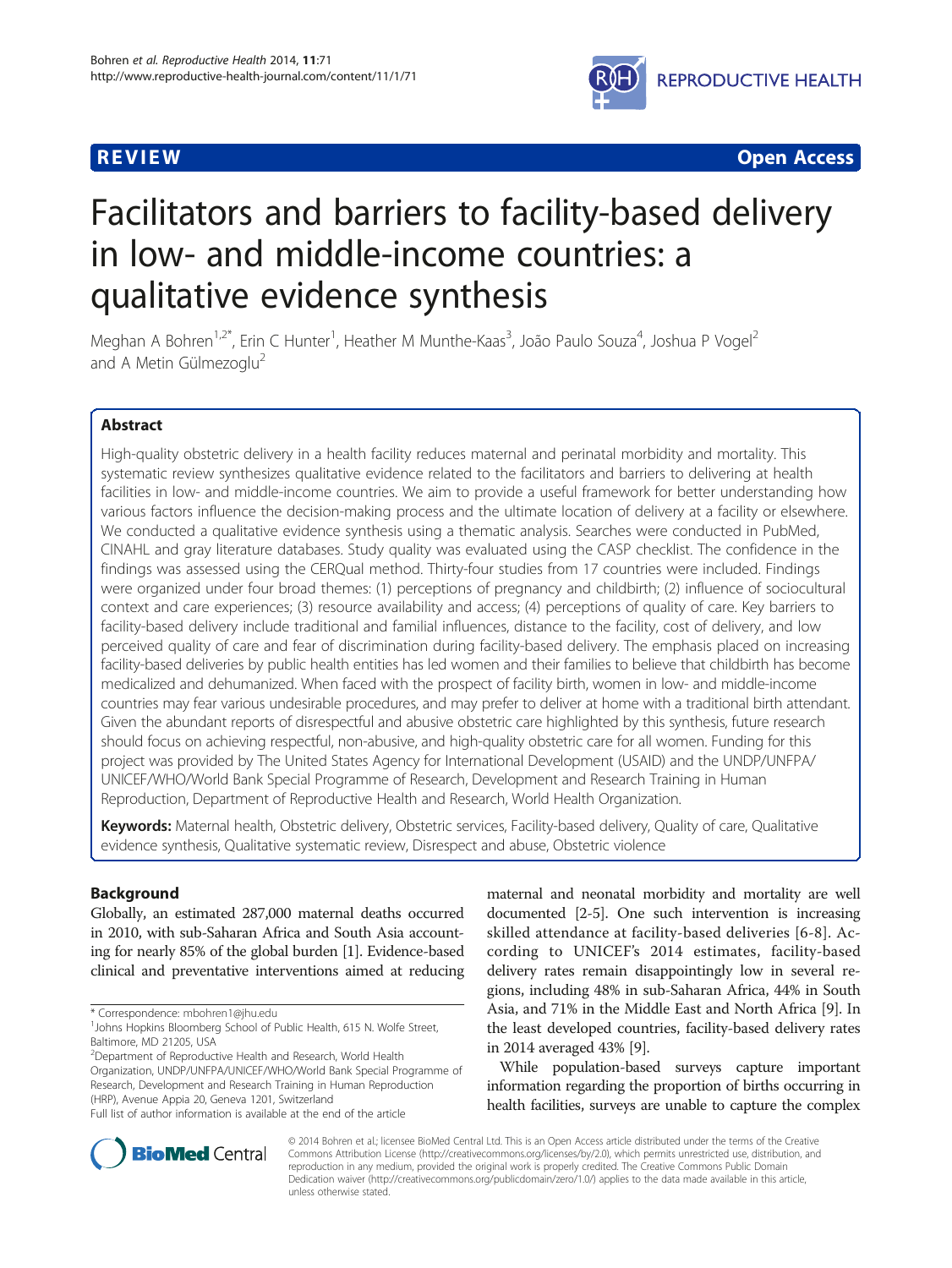explanations for women's health practices and preferences in delivery location. Qualitative research methods are therefore useful complements to population-based surveys to understand how women perceive, interpret, and weigh a range of factors that affect their delivery location. Synthesizing qualitative evidence allows us to aggregate explanations of the "how" and the "why" behind the decisionmaking process and the ultimate location of delivery at a facility or elsewhere across multiple contexts. Approaching qualitative evidence synthesis using systematic methodologies increases the transparency, credibility, trustworthiness, and confidence in each of the review findings.

Previous reviews have assessed the health effects of planned hospital birth compared to planned home-birth in low-risk women [[10](#page-15-0)]. Others have identified marginalized womens' barriers to accessing antenatal care (ANC) in developed countries [[11\]](#page-15-0). This review fills a gap in the literature by systematically synthesizing qualitative evidence related to women's perceived facilitators and barriers to accessing facility-based deliveries in low- and middleincome countries (LMICs). For the purpose of this review, we have defined a facility-based delivery as a birth occurring in health facility of any level from community health center through tertiary facility. We seek to provide a useful framework for understanding how perceived facilitators and barriers may influence delivery location.

## Methods

## Search strategy

We developed systematic searches for PubMed (Additional file [1:](#page-15-0) Appendix A) and CINAHL (Additional file [1](#page-15-0): Appendix B) using controlled vocabulary and free-text terms combing three components: (a) maternal health, perinatal health, and facility-based delivery; (b) LMICs; and (c) qualitative research methodologies. Searches were conducted in December 2012 and updated in April 2013, with no date limitations. We searched WHO Global Health Library, Cochrane Library, DARE, Google Scholar, CRD, OpenGrey, and EThOs for gray literature and unpublished reports. We also personally contacted researchers in relevant fields of study for assistance in identifying studies. The reference lists of all included studies were hand searched to identify any potentially relevant studies.

## Study selection

The original PubMed and CINAHL search yielded 2,275 articles, from which 101 duplicates were excluded. Three reviewers (MB, EH, HMK) independently screened titles and abstracts for inclusion, then reviewed the full text articles using standardized inclusion criteria: (a) analysis of primary data; (b) English or French language; (c) LMIC; (d) study objectives related to barriers and/or facilitators to facility-based delivery; (e) qualitative data collection

method; (f) qualitative analysis method; and  $(g)$  full text available. Studies that did not report qualitative data in their findings sections were excluded.

## Quality assessment

MB and EH assessed the quality of included studies using an adaptation of the Critical Appraisal Skills Programme (CASP) quality-assessment tool for qualitative studies (<http://www.casp-uk.net/#!casp-tools-checklists/c18f8>). The CASP checklist was adapted from a checklist form to a spreadsheet form that allowed for a more in-depth discussion of potential methodological challenges in the primary studies. The modified forms included the following domains: research aims, methodology, research design, recruitment strategy, data collection, data analysis, reflexivity, ethical considerations, findings, and value of research. The overall quality assessment of "high", "medium", or "low" was based on the evaluation by two reviewers and active discussion until consensus was reached in the case of rating discrepancies. No studies were excluded as a result of the quality assessment; rather, the methodological rigor of each contributing study contributed to the confidence assessments of each review finding.

## Data extraction

MB and EH used a standardized form to extract data pertaining to the following domains: study setting and demographics, study objectives, study design, data collection and analysis methods, themes, and conclusions. MB contacted and received further information from four authors concerning their data collection and analysis methods when the published studies lacked sufficient detail.

## Synthesis

MB and EH created a spreadsheet of all relevant data extracted from the included studies' findings sections and used thematic analysis methods to conduct initial open coding on each relevant text unit [\[12](#page-15-0)]. The initial round of coding developed the themes presented in Table [1](#page-2-0). All text units were subsequently classified into one of the themes in an iterative manner. The initial coding scheme was intentionally very broad in order to capture the overarching core themes present in the data. Then, each theme was further analyzed to develop the axial coding scheme (Additional file [1](#page-15-0): Appendix C). Axial coding is widely accepted in qualitative literature as a sufficient method to disaggregate core themes during qualitative analysis [[13,14\]](#page-15-0). MB and EH applied the axial codes systematically to the data by hand-sorting the text units into themes and sub-themes. Table [2](#page-3-0) pictographically presents the first, second, and third order themes that emerged from the initial and axial coding. First order themes represent text units that are grouped together based on common themes. Second order themes represent first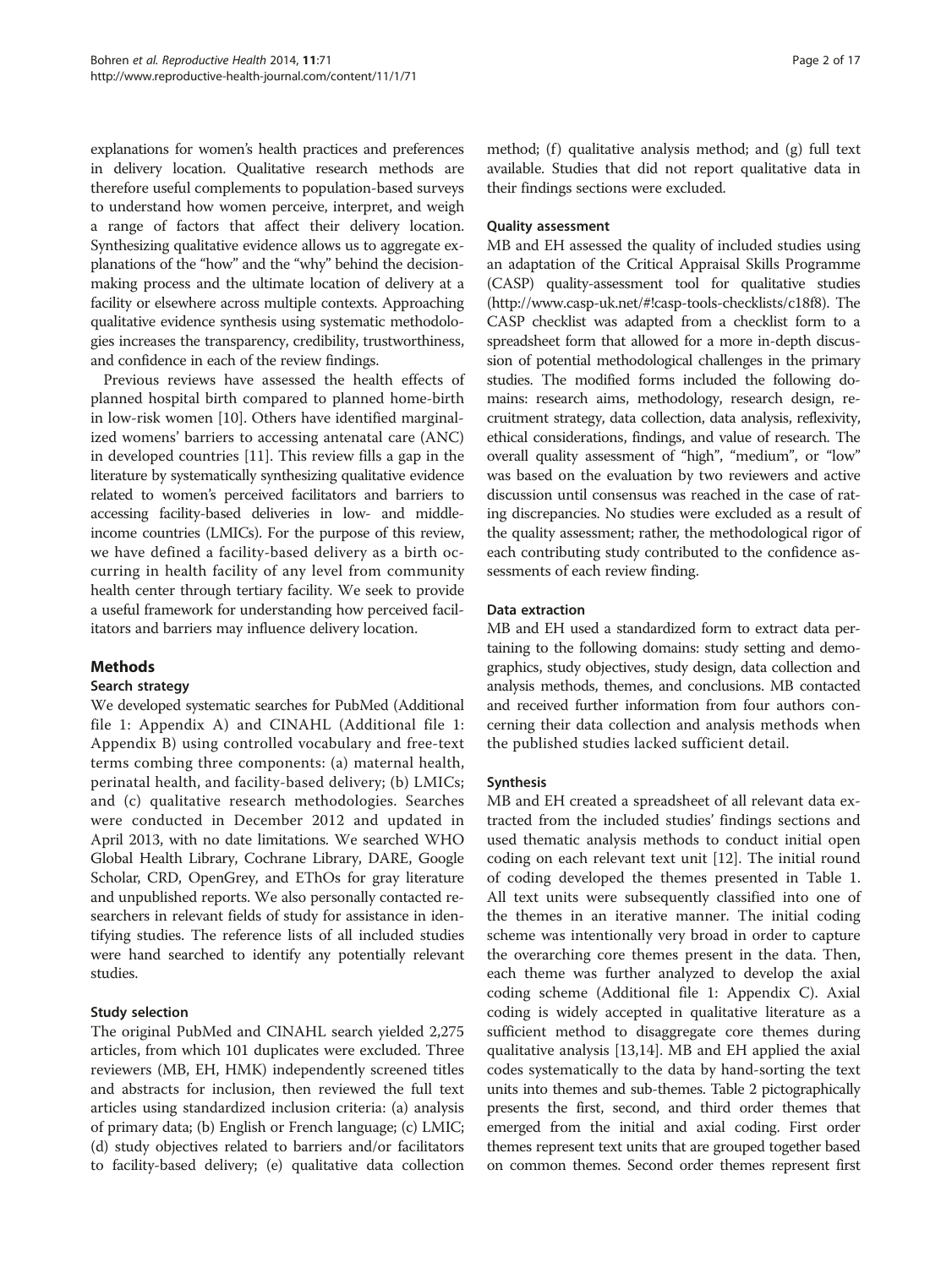#### <span id="page-2-0"></span>Table 1 Analytic framework

| Theme                                        | <b>Description</b>                                                                                                                                                              |
|----------------------------------------------|---------------------------------------------------------------------------------------------------------------------------------------------------------------------------------|
| Cost                                         | Direct and indirect costs associated with facility birth                                                                                                                        |
| Influence of others on birthing decisions    | Involvement of husbands, partners, family members, and friends on delivery location decisions                                                                                   |
| Plan for childbirth                          | Plans or lack of plans that a woman or her family make for her delivery                                                                                                         |
| <b>HIV</b>                                   | Fear of HIV testing, disclosure, and discrimination                                                                                                                             |
| Transportation/access                        | Perception of the distance and time to a health facility and implications of available transportation<br>options.                                                               |
| Policies                                     | Health policies that may influence the decision to deliver in a facility or at home                                                                                             |
| Perception of risk                           | Awareness of risks associated with childbirth, influence of previous birth experiences on future delivery<br>choices, and influence of ANC on delivery choice.                  |
| Perceived quality of care                    | Perceived quality of care received at facilities during delivery                                                                                                                |
| Medicalization of childbirth                 | The perception that birth is a natural event, lack of supportive attendance at facility deliveries, fear<br>of cutting                                                          |
| Intersection of traditionalism and modernity | Influence of tradition and culture on delivery decisions, delays in transition from unskilled to skilled<br>care, cooperation between traditional and biomedical health systems |
| Logistics of home birth                      | Perception that home deliveries are logistically easier than facility deliveries                                                                                                |

Initial framework and themes for analysis. Each theme was broken down into sub-themes in the second round of analysis. See appendix C for full codebook.

order themes grouped together based on common, higher-level themes. Third order themes represent overarching high-level themes comprised of the first- and second-level themes [[15\]](#page-15-0).

#### Assessing the confidence of the findings

MB and EH assessed the confidence of each review finding using the first version of the CERQual (Confidence in the Evidence from Reviews of Qualitative Research) tool. The CERQual tool is designed to assess the reviewer's confidence in each individual review finding, and is not a methodological quality appraisal tool. The CERQual tool is under development and the version of CERQual that we used includes two elements, methodological quality and coherence (the current version of CERQual is comprised of four components) [[50](#page-16-0)-[55](#page-16-0)]. First, we appraised the methodological quality of the individual studies contributing to each review finding using the modified CASP tool discussed previously. The methodological assessment of the individual studies contributing to each review finding is important to determine how likely it is that the research produced credible results, how precise and dependable an understanding of the phenomenon of interest the research will provide, and how widely the research findings could be applied. In the CERQual approach, confidence in a review finding is weakened when the primary studies that contribute to each review finding have critical methodological weaknesses. Second, we assessed the coherence of each review finding by exploring to what extent clear patterns could be identified across the data contributed by each of the individual studies, or that plausible explanations are provided if there is variation across individual studies. Assessing coherence of each review finding is important as it encourages the reviewers to

examine whether each review finding is well grounded in data from the primary studies. The main threat to the coherence of a review finding is unexplained inconsistencies found from variations in the data from individual studies. Based on the assessment of the methodological quality of individual studies contributing to each review finding and the coherence of each review finding, the confidence in the evidence for each review finding was assessed as high, moderate, and low (Table [3\)](#page-5-0).

#### Role of the funding source

The funder of this review had no role in the study design, analysis, or writing of the report. Funding for this project was provided by The United States Agency for International Development (USAID) and the UNDP/ UNFPA/UNICEF/WHO/World Bank Special Programme of Research, Development and Research Training in Human Reproduction, Department of Reproductive Health and Research, World Health Organization.

#### Reporting

This systematic review is reported following the ENTREQ statement guidelines to enhance transparency in reporting qualitative evidence synthesis [\[56](#page-16-0)].

#### Findings

A total of 34 studies were included from 17 LMICs in Africa (8 countries), Asia (7 countries), South America, (1 country) and the Middle East (1 country). Figure [1](#page-11-0) presents the review's flow diagram. Study summaries are presented in Additional file [1](#page-15-0): Appendix D. First-order descriptive themes and second- and third-order analytic themes are summarized in Table [2](#page-3-0) and discussed in the following sections. Figure [2](#page-13-0) presents a multilevel life course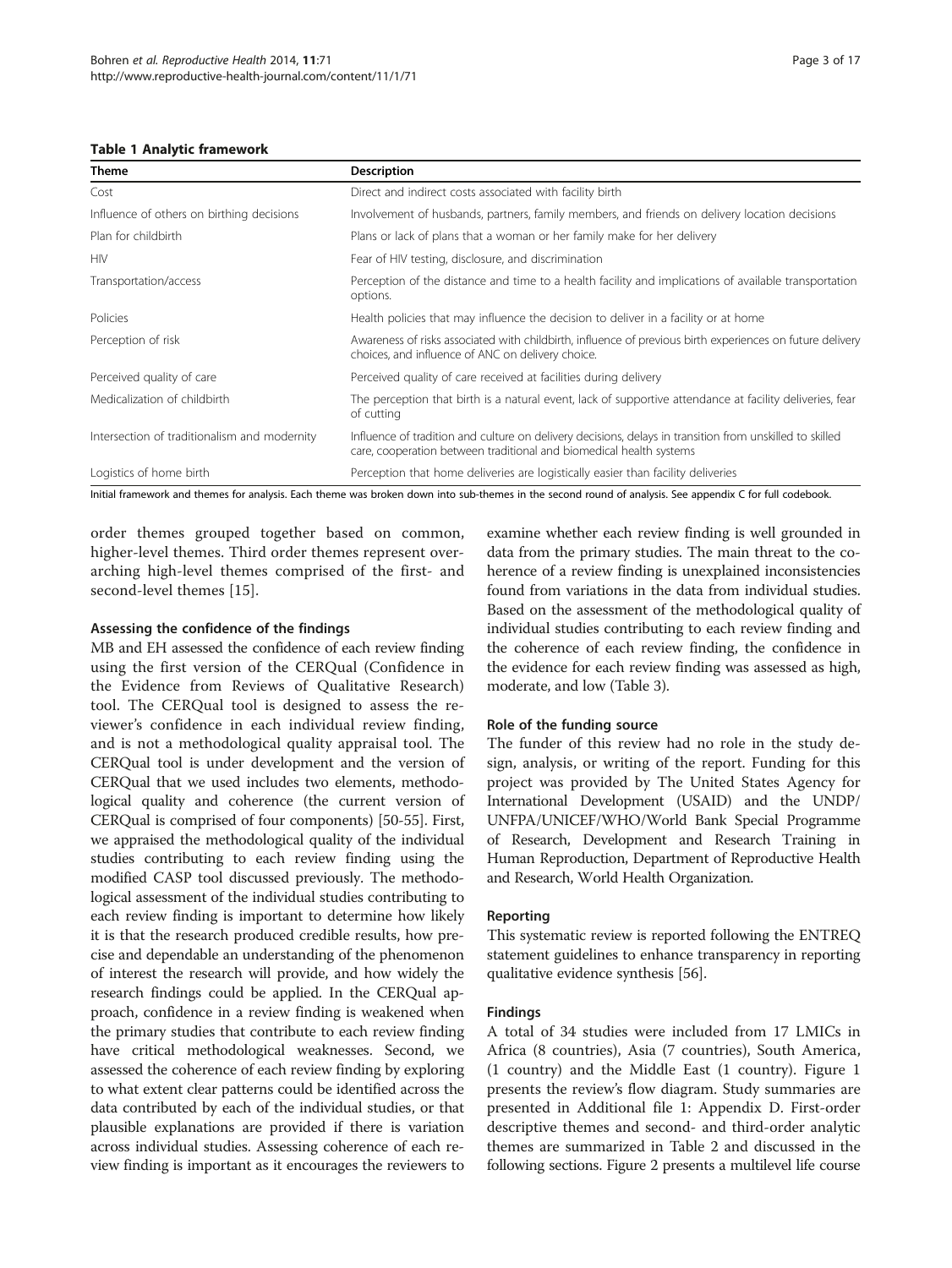## <span id="page-3-0"></span>Table 2 Thematic analysis

| <b>Third order</b>                | Second order                           | <b>First order</b>                                                                                                                                             | References                                               |
|-----------------------------------|----------------------------------------|----------------------------------------------------------------------------------------------------------------------------------------------------------------|----------------------------------------------------------|
|                                   | <b>Traditional</b>                     | Barrier: Tradition supports an external locus of control                                                                                                       | $[16 - 20]$                                              |
|                                   | influences                             | Barrier: Traditional understandings of disease etiology                                                                                                        | $[16, 19 - 23]$                                          |
|                                   |                                        | Barrier: Facilities deemed unnecessary for the "natural event" of birth                                                                                        | $[18, 19, 24 - 37]$                                      |
|                                   |                                        | Facilitator: Facility delivery valued for obstetric complications                                                                                              | $[18, 19, 26, 29 - 38]$                                  |
| Perceptions of                    |                                        | Barrier: Unfamiliar and undesirable birth practices in facilities                                                                                              | $[18, 19, 22, 24, 26, 29 - 31, 36, 39, 40]$              |
| pregnancy and<br>delivery         | Medicalization                         | Barrier: Lack of privacy in a facility                                                                                                                         | [24,26,27,31,39,41,42]                                   |
|                                   | of childbirth                          | Barrier: Lack of supportive attendance during facility delivery                                                                                                | [23, 24, 29, 34, 36, 39, 41, 43]                         |
|                                   |                                        | Barrier: Fear of cutting                                                                                                                                       | $[19,22-24,36,43-45]$                                    |
|                                   |                                        | Facilitator: Desire for modernity                                                                                                                              | [16, 18, 20, 24, 25]                                     |
|                                   |                                        | Barrier: Making logistical plans for childbirth is rare                                                                                                        | [18, 19, 25, 29, 31, 32]                                 |
|                                   |                                        | Barrier: Belief that ANC diminishes the likelihood of a complicated<br>delivery                                                                                | [19,30,46]                                               |
|                                   | <b>Influence of ANC</b>                | Barrier: ANC providers do not universally promote facility delivery                                                                                            | [19,29,35,45]                                            |
|                                   |                                        | Barrier: Lack of ANC attendance inhibits facility delivery                                                                                                     | [27, 28, 31]                                             |
|                                   | Previous birth<br>experiences          | Facilitator/barrier: Effects of previous birth experiences on<br>subsequent delivery locations                                                                 | $[17,20,21,24,25,30,32,34,36,39,44,46,47]$               |
| Influence of                      | Influence of                           | Barrier: Too many people involved in the decision-making process<br>leads to delays in seeking care                                                            | $[16, 18, 23, 24, 26, 29, 32, 33, 36, 40, 45, 47]$       |
| sociocultural<br>context and care | others on delivery                     | Barrier: Intergenerational continuity and the role of elder women                                                                                              | $[16-19,21,34,39,43,45]$                                 |
| experiences                       | location                               | Facilitator/barrier: The role of husbands                                                                                                                      | $[16-22, 24, 25, 28, 29, 31, 39, 41, 47]$                |
|                                   |                                        | Facilitator: Personal links to healthcare facilities                                                                                                           | [20, 25, 32, 44]                                         |
|                                   | Ease of home<br>birth                  | Barrier: Facility births less convenient than home births                                                                                                      | [18, 33, 35, 42, 46]                                     |
|                                   |                                        | Barrier: Unable to maintain household or family demands during<br>facility delivery                                                                            | [18, 19, 21, 32, 33, 45]                                 |
|                                   | <b>Effects of policies</b>             | Facilitator/barrier: Health insurance schemes, national population<br>policies, and national policies aimed to shift deliveries from the<br>home to a facility | [21, 23, 31, 33, 34, 46, 48]                             |
|                                   |                                        | Barrier: Poor proximity and access to a facility                                                                                                               | $[18,20,25-27,29,32-36,39,41,45,46,49]$                  |
|                                   | Transportation                         | Barrier: Lack of accessible and reliable transportation                                                                                                        | $[25-27,32,36,39,41,45,47]$                              |
| Resource                          |                                        | Barrier: Inaccessibility of transportation and facilities during off-hours                                                                                     | [33,39,41,43,45,46]                                      |
| availability and                  |                                        | Barrier: Delays in accessing referral services                                                                                                                 | [17,29,34,45,49]                                         |
| access                            |                                        | Barrier: Perceived high cost of facility birth compared to home birth                                                                                          | [17,20,23,24,26,28,30,32-37,39,41,42,46,48,49]           |
|                                   | Cost of childbirth                     | Barrier: Lack of access to funds in an emergency                                                                                                               | [28,32-34,37,41,48,49]                                   |
|                                   |                                        | Barrier: Indirect and hidden costs associated with facility delivery                                                                                           | $[16, 19, 20, 24, 25, 30, 31, 34, 41, 43 - 45, 47 - 49]$ |
|                                   |                                        | Barrier: Utilization of TBAs as first-line providers                                                                                                           | [18,23,24,30,32,33,37,39,40,43-46]                       |
|                                   | Perceived quality<br>of care from TBAs | Facilitator: TBAs perceived as providing low quality care                                                                                                      | [20,30,33,39,43,45]                                      |
|                                   |                                        | Barrier: TBAs perceived as providing high quality care                                                                                                         | [18, 19, 21, 22, 30, 33, 35, 40, 45]                     |
|                                   |                                        | Facilitator: Facilities perceived as providing high quality care                                                                                               | [16-19,21,24,29,30,33-35,39,41,45,47]                    |
|                                   | Perceived                              | Barrier: Facilities perceived as providing low quality of care                                                                                                 | $[17-19,23,26,29-31,36,39]$                              |
| Perceptions of                    | quality of care                        | Barrier: Mistreatment and abuse by health workers                                                                                                              | $[17-21, 24, 28, 34, 36, 37, 41, 42, 45-48]$             |
| quality of care                   | at facilities                          | Barrier: Neglect and delays in receiving care at the facility                                                                                                  | [17,24,31,36,39,41,45,46,48]                             |
|                                   |                                        | Barrier: Inadequate health facility staffing and infrastructure                                                                                                | $[17, 18, 24, 34, 35, 37, 39, 41, 45 - 47]$              |
|                                   |                                        | Barrier: Fear of compulsory HIV testing during delivery services                                                                                               | [28, 30, 36, 38]                                         |
|                                   | Stigma                                 | Barrier: Fear of HIV-status disclosure in health facilities                                                                                                    | [28, 36, 38]                                             |
|                                   |                                        | Barrier: Fear of treatment disparities among HIV-positive women                                                                                                | [28, 38]                                                 |
|                                   |                                        | Barrier: Stigmatization of unwed, pregnant women                                                                                                               | [17,21,41]                                               |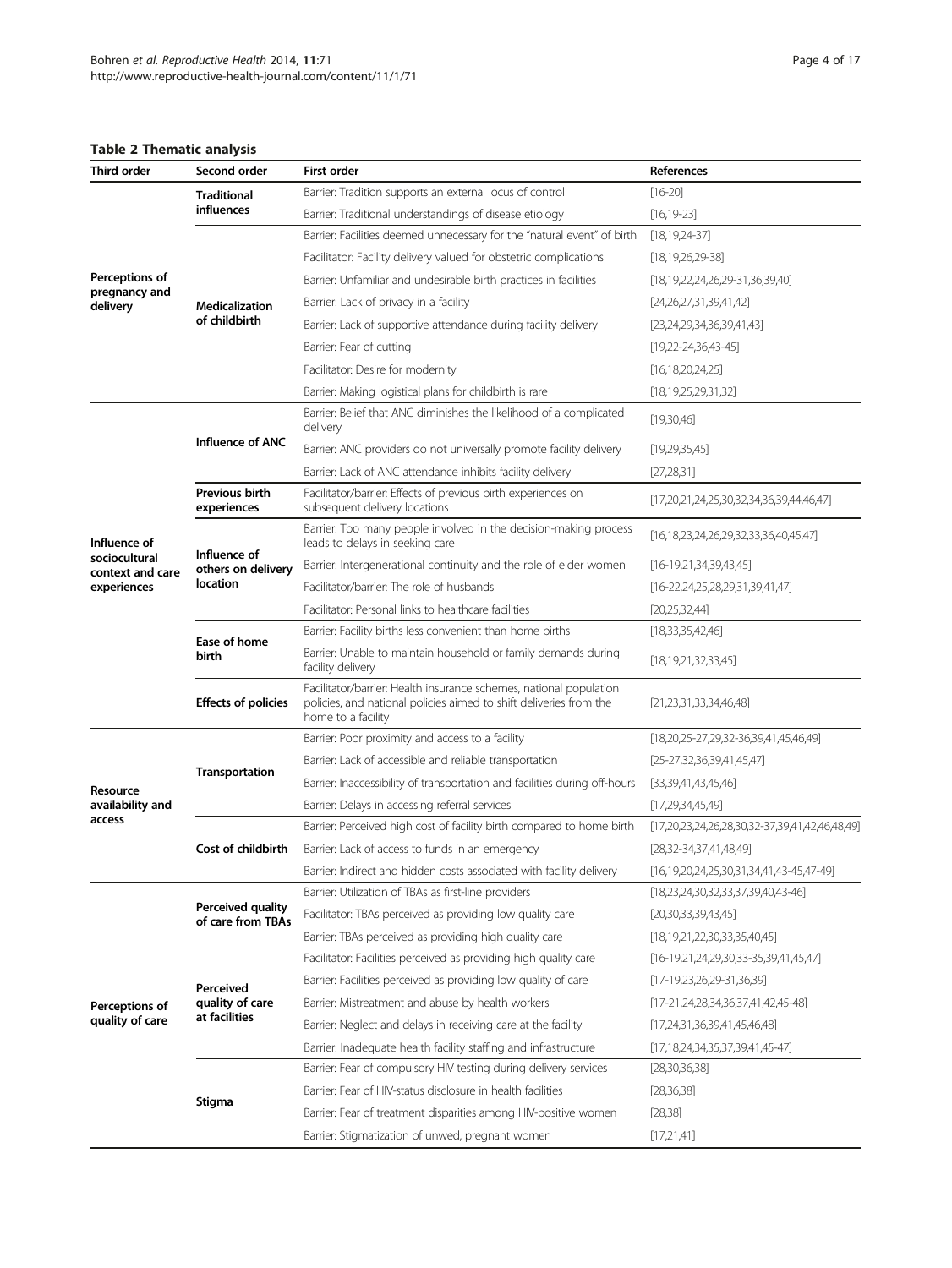conceptual framework of accessing facility-based delivery. The complete summary of findings and corresponding confidence assessments are in Table [3](#page-5-0).

## Perceptions of pregnancy and delivery Traditional influences

Traditional influences including local understandings of disease etiology and externally-focused loci of control play complex but important roles in understanding decisionmaking on location of delivery [\[16-22](#page-15-0)[,41\]](#page-16-0). Care-seeking may be delayed in situations where certain health problems are viewed as spiritual in nature rather than physical, such as eclamptic seizures [[16,19](#page-15-0)-[23](#page-15-0)]. Despite the role of tradition in delivery practices, several respondents referred to home birth as "old time" and desired the modernity of facility-based delivery [\[16,18,20,24,25\]](#page-15-0).

## Medicalization of childbirth

Both women and men described the birthing process as a "normal" or "routine" event and believed that childbirth was a woman's "natural rite of passage" [\[18,19,24](#page-15-0)-[37](#page-16-0)]. Therefore, there was no rationale for delivering at a facility, and paying to do so was considered illogical and superfluous. Many women attempted home delivery first and considered facility birth only if complications arose [[18,19,26](#page-15-0),[29-](#page-15-0)[38](#page-16-0)].

When faced with the prospect of facility birth, women feared undesirable birth practices, such as unfamiliar birthing positions [\[18,19,22,24,26,29-31](#page-15-0)[,36,39,40](#page-16-0)]. They preferred delivering at home with TBAs to retain control over their birth position. Medicalization of childbirth can leave women with the feeling that they are no longer active participants or decision-makers in the birthing process [\[24\]](#page-15-0). Hospital providers were perceived as conducting unnecessary vaginal examinations, which women found uncomfortable and dehumanizing [[19,24](#page-15-0)]. Women viewed childbirth as an unpredictable event, which made creating a birth plan difficult [[19,25](#page-15-0),[31\]](#page-15-0). This lack of planning in advance for childbirth, including decisions regarding delivery location, transportation, and availability of cash, prevent many women from accessing facility delivery [[18](#page-15-0),[19,25](#page-15-0),[29,31](#page-15-0),[32\]](#page-15-0).

Many women felt more in control of maintaining their privacy when delivering at home [[24](#page-15-0),[26](#page-15-0),[27](#page-15-0),[31](#page-15-0)[,39,41,42](#page-16-0)]. Privacy is greatly valued by parturient women, yet it may be difficult to achieve in a facility due to cultural insensitivity, [\[24\]](#page-15-0) or a lack of private labor wards [\[26,27](#page-15-0)[,42](#page-16-0)]. The lack of supportive attendance during facility-based delivery was a major concern [[23](#page-15-0),[24](#page-15-0),[29](#page-15-0),[34](#page-15-0),[36,39,41,43](#page-16-0)]. Women commonly referred to their families and TBAs as providing supportive care during home births.

The "fear of cutting" (episiotomy or caesarean section) during delivery is an important barrier to facility-based delivery [\[19,22-24,](#page-15-0)[36,43](#page-16-0)-[45](#page-16-0)]. Since many women believe that "a woman is born to deliver vaginally," [\[35](#page-16-0)] caesarean sections are seen as an unnatural intervention. Caesarean sections are also believed to be used indiscriminately without thorough consideration regarding individual cases [[25,34](#page-15-0),[51,54\]](#page-16-0). Similarly, women viewed episiotomy as an unnecessary intervention with complex social impacts [[17,19](#page-15-0),[26\]](#page-15-0).

## Influence of sociocultural context and care experiences Influence of antenatal care

Women may believe that attending ANC will diminish the likelihood of a complicated delivery, and use ANC in a preventative manner as a means to ensure a normal pregnancy and home-birth [\[19,30](#page-15-0)[,46](#page-16-0)]. This may explain why in some contexts ANC coverage is near universal while facility delivery rates remain low [\[19](#page-15-0),[30](#page-15-0)[,46\]](#page-16-0). In settings where ANC attendance was nearly universal, those few women who did not seek ANC felt uncomfortable seeking facility-based delivery due to their unfamiliarity with the health system and fear of mistreatment for not possessing an ANC attendance card [[27](#page-15-0),[28,31\]](#page-15-0). ANC providers may not be adequately advising women of the importance of facility-based delivery [\[19,29,](#page-15-0)[35,45](#page-16-0)] due to a heavy workload and limited time to discuss complex issues with their patients [\[19\]](#page-15-0). Some providers hesitate to encourage all women to deliver at a facility because of the scarcity of space or equipment [\[45\]](#page-16-0).

## Previous birth experiences

Women determine their level of risk for complicated deliveries in part based on their prior delivery experiences and birth outcomes, which informs their future delivery location. A woman may be more likely to deliver at a facility during her first birth [[34\]](#page-15-0) or if she had a previous obstetric complication [\[25,32,34](#page-15-0)[,44](#page-16-0)]. However, if a woman delivered her first child without complications, utilizing a facility for subsequent births is often viewed as unnecessary [\[20,21,24,30,34,](#page-15-0)[36](#page-16-0),[39,46,47\]](#page-16-0).

## Influence of others on delivery location

A parturient woman may not be in control of the decision to seek facility-based delivery, instead relying on decisions made by elder women, husbands, other family members, and neighbors [\[16-26,28,29,31-34](#page-15-0)[,36,39](#page-16-0)-[41,43-45,47\]](#page-16-0). While the influence of some actors may facilitate accessing skilled care, the involvement of too many actors often results in the delay or prevention of facility-based births [[16,18,23](#page-15-0),[24,26,29,32](#page-15-0),[33,](#page-15-0)[36,40,45](#page-16-0),[47\]](#page-16-0).

Elder women hold the greatest influence and decisionmaking power regarding delivery location across Asia and sub-Saharan Africa [[16](#page-15-0)-[19,21,34,](#page-15-0)[39,43,45\]](#page-16-0). Some women believed that they should choose the same delivery location as their mothers and grandmothers to maintain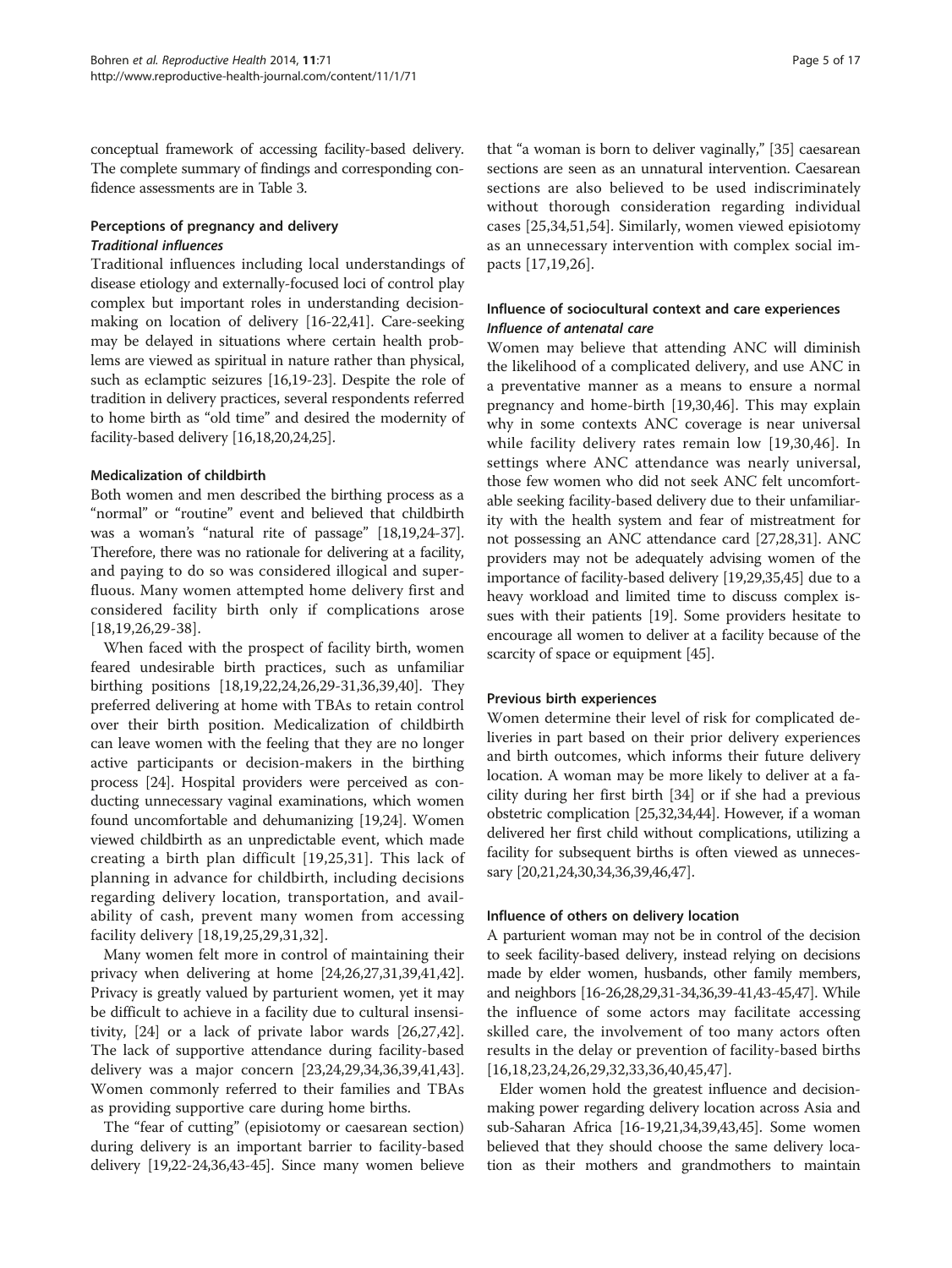## <span id="page-5-0"></span>Table 3 Summary of findings

| # | Factors that affect the utilization of facility-based<br>deliveries                                                                                                                                                                                                                                                                                                                                                                                                                                                                 | Relevant papers                           | Confidence in<br>the evidence | <b>Explanation of confidence in</b><br>the evidence assessment                                                        |
|---|-------------------------------------------------------------------------------------------------------------------------------------------------------------------------------------------------------------------------------------------------------------------------------------------------------------------------------------------------------------------------------------------------------------------------------------------------------------------------------------------------------------------------------------|-------------------------------------------|-------------------------------|-----------------------------------------------------------------------------------------------------------------------|
| 1 | Barrier: Tradition supports an external locus of control                                                                                                                                                                                                                                                                                                                                                                                                                                                                            |                                           |                               |                                                                                                                       |
|   | Across sub-Saharan Africa, religious faith and traditional<br>religious practices played a role in decision-making regarding<br>delivery location. Women described their trust in God and the<br>belief that God controls their destiny. These traditional beliefs<br>contributed to a sense of fatalism as some women believed<br>that delivery complications were beyond their control.                                                                                                                                           | $[16 - 20]$                               | Moderate confidence           | In general, the studies were<br>moderately well done. The<br>finding was seen across several<br>studies and settings. |
| 2 | Barrier: Traditional understandings of disease etiology                                                                                                                                                                                                                                                                                                                                                                                                                                                                             |                                           |                               |                                                                                                                       |
|   | Seeking care at medical facilities may have been delayed in<br>situations when women or their families viewed certain<br>health problems as spiritual rather than physical in nature,<br>influenced by their traditional understandings of disease<br>etiologies.                                                                                                                                                                                                                                                                   | $[16, 19 - 23]$                           | Moderate confidence           | In general, the studies were<br>moderately well done. The<br>finding was seen across several<br>studies and settings. |
| 3 | Barrier: Facilities deemed unnecessary for the "natural<br>event" of birth                                                                                                                                                                                                                                                                                                                                                                                                                                                          |                                           |                               |                                                                                                                       |
|   | The perception that birth is a natural life event rather than a<br>medical procedure emerged as a common theme in many of<br>the primary studies across a variety of contexts. Respondents<br>therefore saw no rationale for delivering at a facility, and<br>paying to do so was considered illogical and superfluous.                                                                                                                                                                                                             | $[18, 19, 24 - 37]$                       | High confidence               | In general, the studies were<br>moderately well done. The<br>finding was seen across many<br>studies and settings.    |
| 4 | Facilitator: Facility delivery valued for obstetric<br>complications                                                                                                                                                                                                                                                                                                                                                                                                                                                                |                                           |                               |                                                                                                                       |
|   | Many women across different contexts attempted home<br>delivery first and considered facilities acceptable only if<br>complications arose during the delivery process. Although<br>facility-based delivery was not the first choice for many<br>women, they acknowledged the importance of facilities in<br>cases of complicated birth.                                                                                                                                                                                             | $[18, 19, 26, 29 - 38]$                   | High confidence               | In general, the studies were<br>moderately well done. The<br>finding was seen across many<br>studies and settings.    |
| 5 | Barrier: Unfamiliar and undesirable birth practices in<br><b>facilities</b>                                                                                                                                                                                                                                                                                                                                                                                                                                                         |                                           |                               |                                                                                                                       |
|   | When faced with the prospect of facility birth, some women<br>may fear unfamiliar or undesirable procedures, such as<br>unfamiliar birthing positions and intrusive vaginal exams.<br>Hospital providers were sometimes perceived to conduct too<br>many digital vaginal examinations, which women found<br>uncomfortable and dehumanizing. Some women also<br>preferred delivering at home with a TBA because they had<br>more control over their birth position than delivering at a<br>facility.                                 | $[18, 19, 22, 24, 26, 29-31, 36, 39, 40]$ | High confidence               | In general, the studies were<br>moderately well done. The<br>finding was seen across many<br>studies and settings.    |
| 6 | Barrier: Lack of privacy in a facility                                                                                                                                                                                                                                                                                                                                                                                                                                                                                              |                                           |                               |                                                                                                                       |
|   | Many women felt that they had more control over<br>maintaining their privacy when delivering at home compared<br>to the facility. Privacy is greatly valued by parturient women,<br>yet it may not be well-maintained in a facility due to a lack of<br>cultural sensitivity and dismissive attitudes towards poor<br>women, coupled with the lack of private labor wards.                                                                                                                                                          | [24,26,27,31,39,41,42]                    | Moderate confidence           | In general, studies were<br>moderately well done. The<br>finding was seen across several<br>studies and settings.     |
| 7 | Barrier: Lack of supportive attendance during facility<br>delivery                                                                                                                                                                                                                                                                                                                                                                                                                                                                  |                                           |                               |                                                                                                                       |
|   | One of the most salient differences between home birth and<br>facility birth was the perceived lack of supportive attendance<br>at birth in a facility. Women commonly referred to their<br>families and TBAs as providing supportive and comforting<br>care, and receiving physical, social, and emotional support<br>from their family during delivery was vitally important for the<br>parturient woman. Facility policies limiting the involvement of<br>TBAs and family members during birth induced anxiety in<br>many women. | [23, 24, 29, 34, 36, 39, 41, 43]          | Moderate confidence           | In general, studies were<br>moderately well done. The<br>finding was seen across several<br>studies and settings.     |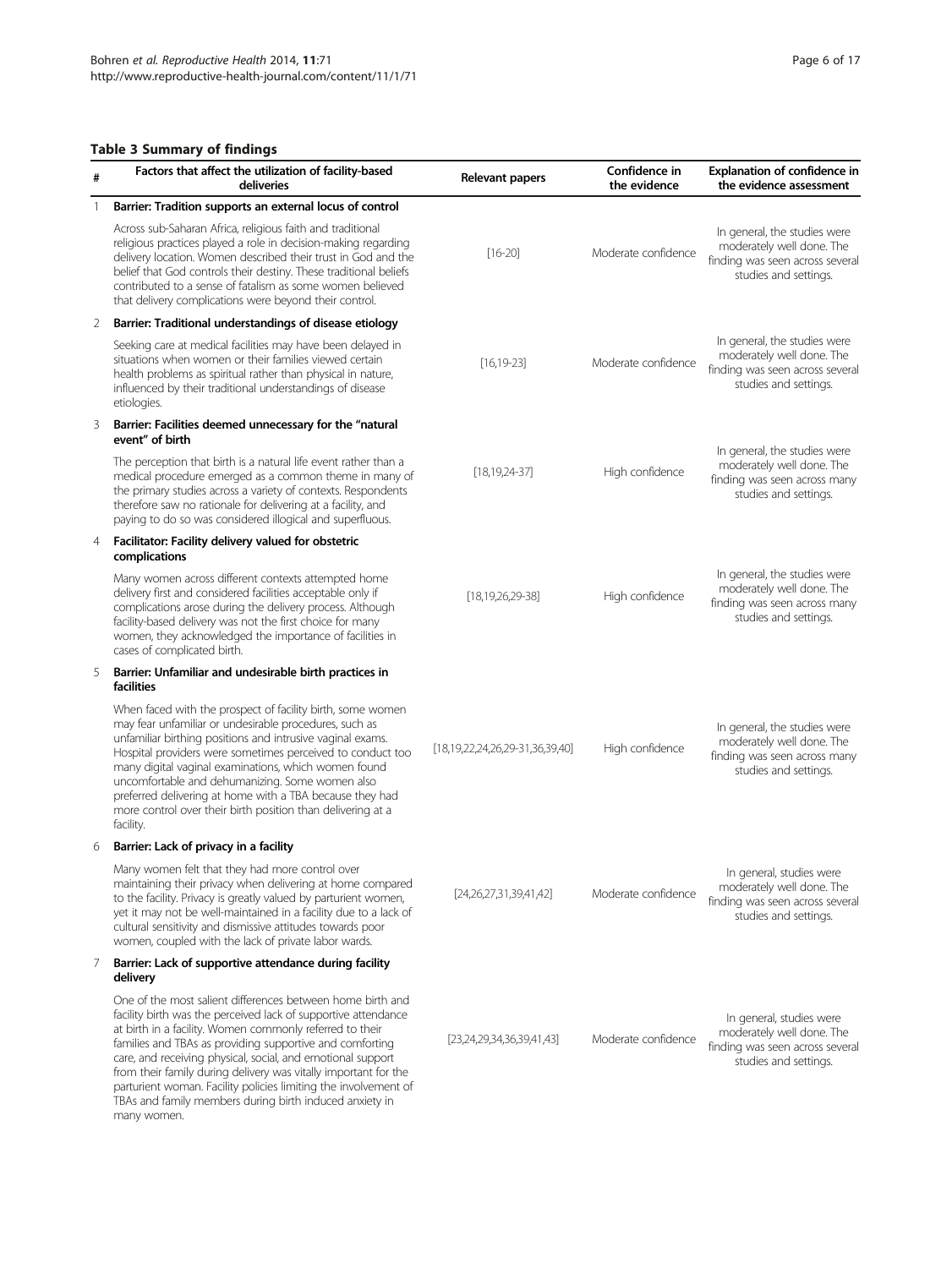#### 8 Barrier: Fear of cutting

Across multiple contexts, women referred to a "fear of cutting" as a deterrent to pursuing facility delivery. Women who mentioned a fear of cutting usually did not differentiate between episiotomy and a caesarean section; rather, they referred to any form of perineal or abdominal incision as "cutting". Women feared cutting due to perceived longer hospital stays, higher cost, perceived unjustified operation, social stigma, and potential problems with future sexual relations.

#### 9 Facilitator: Desire for modernity

Despite the role of tradition in delivery practices, women, husbands, and traditional leaders commented on changing societal norms regarding the location of delivery. In some contexts, women viewed facility delivery as a modern or contemporary idea and as something to which they aspire.

#### 10 Barrier: Making logistical plans for childbirth is rare

Across several contexts, the lack of planning in advance for childbirth, including the decision about location of delivery, transportation planning, and acquiring liquid assets to pay for associated childbirth costs, prevented women from accessing facility delivery. Families often lack the resources to develop coping mechanisms for future events. Therefore, the capacity to make plans in low-resource households is inherently difficult. Women and their families viewed childbirth as an unpredictable event, which made creating a birth plan difficult.

#### 11 Barrier: Belief that ANC diminishes the likelihood of a complicated delivery

Some women viewed ANC as a means to ensure a normal pregnancy and childbirth and to prepare for home delivery. A facility delivery would therefore not be considered unless an ultrasound during an ANC visit suggested that the mother or baby were in danger because ultrasounds are believed to be able to predict whether or not a woman will have an uncomplicated or "normal" delivery. Furthermore, ANC itself was understood by some to actually reduce the risk of complications during delivery, which may help to explain why in some contexts ANC coverage is near universal while facility delivery rates remain low.

#### 12 Barrier: ANC providers do not universally promote facility delivery

ANC providers may not be adequately advising women of the importance of facility-based care during delivery. Providers may also neglect to discuss the importance of planning ahead, instead only suggesting facility-based delivery for women with identifiable danger signs. ANC providers may be unintentionally encouraging home births by providing information on making home-birth safer (i.e. providing advice on safe home-based cord cutting measures), thus validating the practice.

#### 13 Barrier: Lack of ANC attendance inhibits facility delivery

Some women may not feel comfortable delivering in a facility if they have not attended ANC, even if they otherwise desire a facility birth. These women may fear mistreatment from heath workers for not possessing an ANC card or may avoid the facility due to poor experiences during ANC care.

| $[19,22-24,36,43-45]$ | Moderate confidence | In general, studies were<br>moderately well done. The<br>finding was seen across several<br>studies and settings.              |
|-----------------------|---------------------|--------------------------------------------------------------------------------------------------------------------------------|
| [16, 18, 20, 24, 25]  | Moderate confidence | In general, studies were<br>moderately well done.<br>However, this finding was only<br>seen in 4 countries.                    |
| [18,19,25,29,31,32]   | Moderate confidence | In general, studies were<br>moderately well done. The<br>finding was seen across several<br>studies and settings.              |
| [19,30,46]            | Low confidence      | In general, studies were<br>moderately well done.<br>However, this finding was only<br>present in 3 studies in 3<br>countries. |
| [19,29,35,45]         | Low confidence      | In general, studies were<br>moderately well done.<br>However, this finding was only<br>present in 4 studies in 4<br>countries. |
| [27, 28, 31]          | Low confidence      | In general, studies were<br>moderately well done.<br>However, this finding was only<br>present in 3 studies in 3<br>countries. |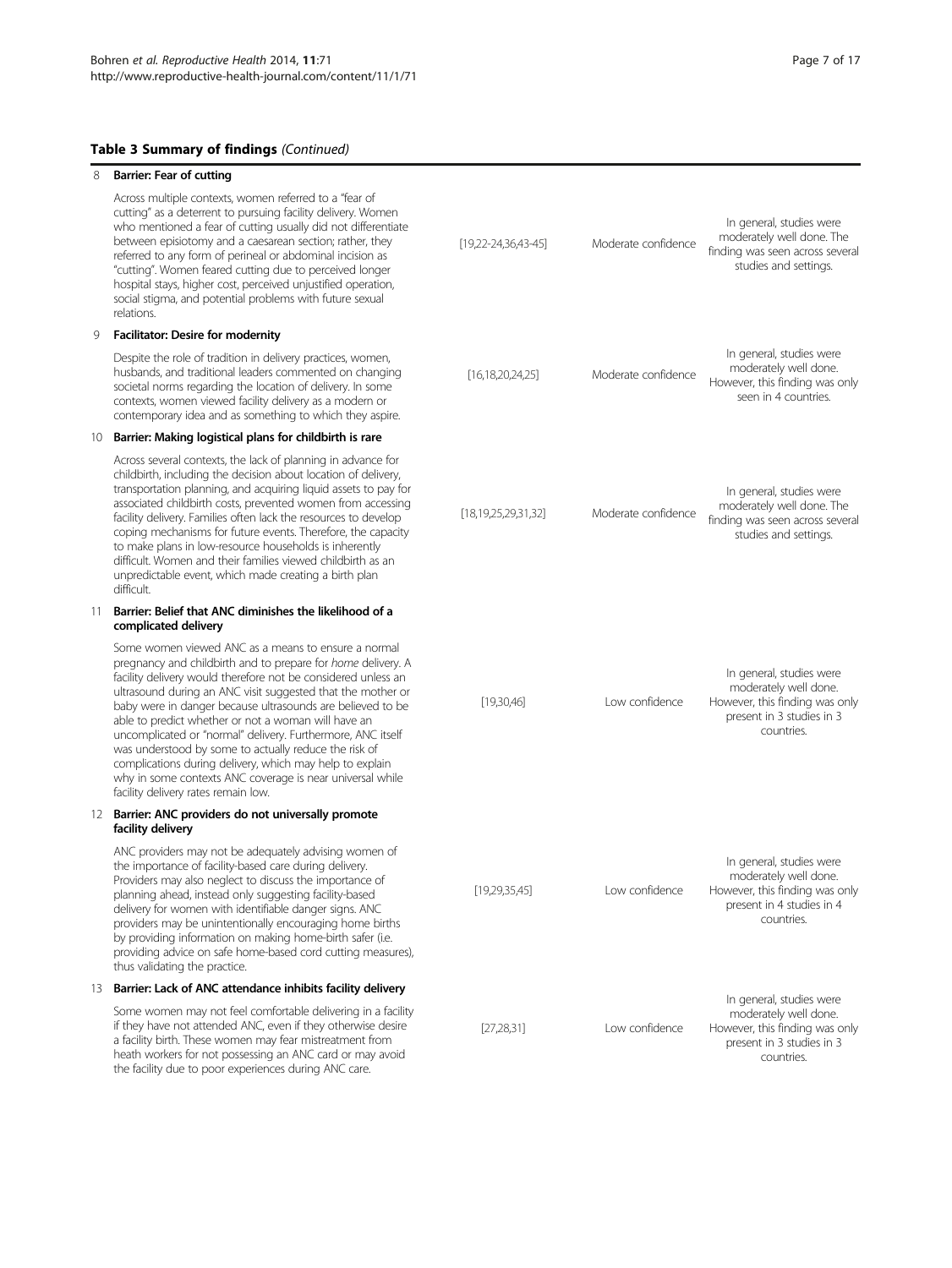studies across 3 countries, including 3 studies in Bangladesh.

## Table 3 Summary of findings (Continued)

|    | 14 Facilitator and barrier: Effects of previous birth<br>experiences on subsequent delivery location                                                                                                                                                                                                                                                                                                                                                                                                                                                                                                                                                                                                                                                                                                                                                                                                                                     |                                              |                 |                                                                                                                                                                                                                                                                                                                                                |
|----|------------------------------------------------------------------------------------------------------------------------------------------------------------------------------------------------------------------------------------------------------------------------------------------------------------------------------------------------------------------------------------------------------------------------------------------------------------------------------------------------------------------------------------------------------------------------------------------------------------------------------------------------------------------------------------------------------------------------------------------------------------------------------------------------------------------------------------------------------------------------------------------------------------------------------------------|----------------------------------------------|-----------------|------------------------------------------------------------------------------------------------------------------------------------------------------------------------------------------------------------------------------------------------------------------------------------------------------------------------------------------------|
|    | Across a variety of contexts, women determined their<br>level of risk for complicated deliveries based on their<br>prior delivery experiences and birth outcomes, and these<br>previous birth experiences may act as either a facilitator<br>or barrier to future delivery deliveries. In many contexts, a<br>woman's first delivery is considered the riskiest since she has<br>no prior experiences with child birth. Women who<br>had previous cesarean sections or obstetric complications<br>may desire future facility delivery due to higher perceived risk.<br>However, if a woman gave birth to her first child without<br>complications, utilizing a facility for subsequent births may be<br>viewed as unnecessary or illogical. Likewise, previous negative<br>experiences with facility births may deter women from<br>delivering at a facility during a future birth.                                                      | [17,20,21,24,25,30,32,34,36,39,<br>44,46,471 | High confidence | In general, studies were<br>moderately well done. Diverse<br>findings were seen across<br>many studies and settings.                                                                                                                                                                                                                           |
| 15 | Barrier: Too many people involved in the decision-<br>making process leads to delays in seeking care                                                                                                                                                                                                                                                                                                                                                                                                                                                                                                                                                                                                                                                                                                                                                                                                                                     |                                              |                 |                                                                                                                                                                                                                                                                                                                                                |
|    | Across many contexts, parturient women may not be in full<br>control of the decision to seek facility-based delivery, instead<br>relying on the decisions made by many actors, including<br>elder women, husbands, family members, and neighbors.<br>These actors may have competing interests in the choice of a<br>woman's delivery location, and obtaining advice and approval<br>from them often delays or prevents facility delivery,<br>particularly because these decisions are often sought after<br>labor has begun.                                                                                                                                                                                                                                                                                                                                                                                                            | [16,18,23,24,26,29,32,33,36,<br>40,45,471    | High confidence | In general, the studies were<br>moderately well done. The<br>finding was seen across many<br>studies and settings.                                                                                                                                                                                                                             |
| 16 | Barrier: Intergenerational continuity and the role of elder<br>women                                                                                                                                                                                                                                                                                                                                                                                                                                                                                                                                                                                                                                                                                                                                                                                                                                                                     |                                              |                 |                                                                                                                                                                                                                                                                                                                                                |
|    | Across a variety of contexts, elder women, including mothers,<br>mothers-in-law and grandmothers of parturient women, hold<br>the greatest influence and decision-making power regarding<br>delivery location. Some women believed that they should<br>choose the same delivery location that their mothers and<br>grandmothers experienced, in order to maintain their identity<br>and intergenerational continuity. Other women may be<br>pressured by the elder women to deliver at home.                                                                                                                                                                                                                                                                                                                                                                                                                                             | $[16-19,21,34,39,43,45]$                     | High confidence | In general, the studies were<br>moderately well done. The<br>finding was seen across many<br>studies and settings.                                                                                                                                                                                                                             |
| 17 | Facilitator and barrier: The role of husbands                                                                                                                                                                                                                                                                                                                                                                                                                                                                                                                                                                                                                                                                                                                                                                                                                                                                                            |                                              |                 |                                                                                                                                                                                                                                                                                                                                                |
|    | The husband plays a complex role in facilitating or preventing<br>his wife from accessing facility-based delivery and this role<br>varies across different contexts. In some settings, a husband<br>may act as a facilitator by persuading his wife to visit a facility<br>and mobilizing the necessary transportation and funds. In<br>contrast, a husband may prohibit a facility visit altogether due<br>to financial or cultural constraints. In other settings, the<br>husband may play a more neutral role and place the decision<br>to seek care in someone else's hands, such as elder female<br>family members. Although this finding was explored in 15<br>studies across 9 countries, the role of husbands varied so<br>greatly both within and between study populations that it is<br>difficult to draw any macro-level conclusions other than that<br>the husband plays an important role in deciding where to<br>deliver. | [16-22,24,25,28,29,31,39,41,47]              | Low confidence  | In general, the studies were<br>moderately well done. The role<br>of the husband was seen<br>across many studies and<br>settings. However, the diverse<br>range of roles that husbands<br>play makes it difficult to draw<br>conclusions on whether their<br>role is a facilitating or inhibiting<br>factor in accessing facility<br>delivery. |
| 18 | <b>Facilitator: Personal links to healthcare facilities</b>                                                                                                                                                                                                                                                                                                                                                                                                                                                                                                                                                                                                                                                                                                                                                                                                                                                                              |                                              |                 |                                                                                                                                                                                                                                                                                                                                                |
|    | Families with social connections to skilled providers may be<br>more accepting of the biomedical approach to maternity care<br>and thus more willing to seek a facility-based delivery. More<br>importantly, a relative or friend working at a nearby facility<br>can often arrange quicker admission or quality treatment of a<br>parturient woman. However, this finding was only seen in 4                                                                                                                                                                                                                                                                                                                                                                                                                                                                                                                                            | [20,25,32,44]                                | Low confidence  | In general, studies were<br>moderately well done.<br>However, the finding was only<br>from 3 countries.                                                                                                                                                                                                                                        |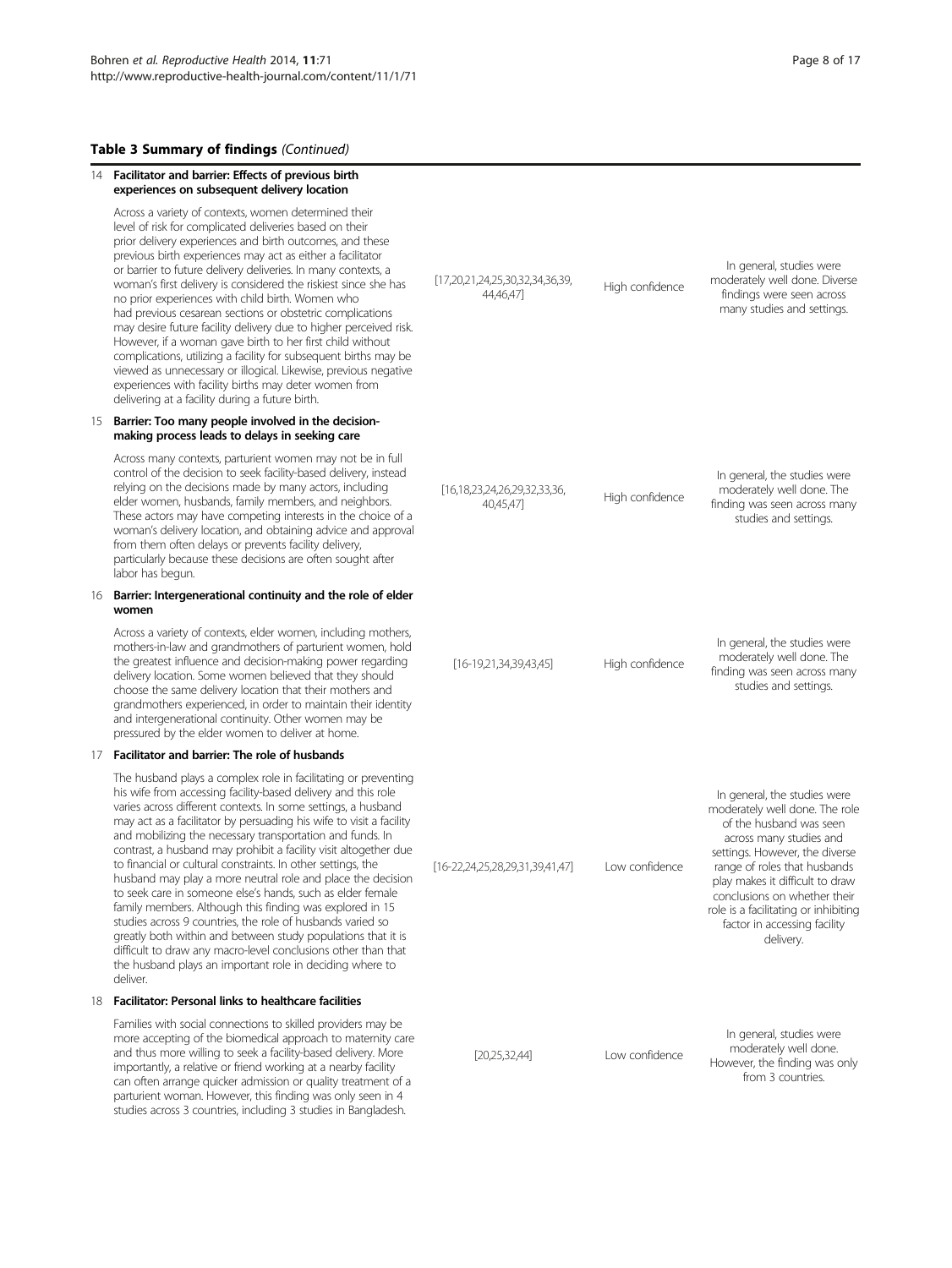| 19 | Barrier: Facility births less convenient than home births                                                                                                                                                                                                                                                                                                                                                                                                                                                                                                                       |                                                    |                     |                                                                                                                    |
|----|---------------------------------------------------------------------------------------------------------------------------------------------------------------------------------------------------------------------------------------------------------------------------------------------------------------------------------------------------------------------------------------------------------------------------------------------------------------------------------------------------------------------------------------------------------------------------------|----------------------------------------------------|---------------------|--------------------------------------------------------------------------------------------------------------------|
|    | In several contexts, women preferred to deliver at home,<br>where they were in a familiar and convenient setting. During<br>a homebirth, a woman would not need to arrange for child<br>care or transportation, could rest in her own bed after<br>delivery, and be catered to by her family and friends.                                                                                                                                                                                                                                                                       | [18, 33, 35, 42, 46]                               | Moderate confidence | In general, studies were<br>moderately well done. The<br>finding was seen across several<br>studies and settings.  |
| 20 | Barrier: Unable to maintain household or family<br>demands during facility delivery                                                                                                                                                                                                                                                                                                                                                                                                                                                                                             |                                                    |                     |                                                                                                                    |
|    | Some women felt that they could exert greater control on<br>their domestic responsibilities when they delivered at home<br>and were concerned that their domestic responsibilities, such<br>as child care, cooking, cleaning, gardening and tending the<br>livestock, would be abandoned if they attended a health<br>facility for delivery.                                                                                                                                                                                                                                    | [18, 19, 21, 32, 33, 45]                           | Moderate confidence | In general, studies were<br>moderately well done. The<br>finding was seen across several<br>studies and settings.  |
| 21 | Barrier: Poor proximity and access to a facility                                                                                                                                                                                                                                                                                                                                                                                                                                                                                                                                |                                                    |                     |                                                                                                                    |
|    | Geographical distance to a health facility is an influential<br>factor affecting a woman's delivery location, explored in<br>16 studies across 11 countries. Women residing in both<br>urban and rural areas where health services do not exist<br>at the community level may face considerable traveling<br>time to reach a facility. The perceived far distance to<br>health facilities may create a dependency on home birth<br>as some women report that the facility is too far to travel<br>to during labor, particularly given the restricted<br>transportation options. | [18,20,25-27,29,32-36,39,41,<br>45,46,49]          | High confidence     | In general, the studies were<br>moderately well done. The<br>finding was seen across many<br>studies and settings. |
| 22 | Barrier: Lack of accessible and reliable transportation                                                                                                                                                                                                                                                                                                                                                                                                                                                                                                                         |                                                    |                     |                                                                                                                    |
|    | Poor availability of transportation played a crucial role in the<br>decision to deliver at a facility and whether or not it could be<br>reached in a timely manner. In the absence of a reliable<br>private car, women were faced with arduous modes of<br>transportation including bicycle, rickshaw, motorcycle, boat,<br>walking, or public transportation, which was often<br>intermittent in rural areas.                                                                                                                                                                  | $[25-27,32,36,39,41,45,47]$                        | Moderate confidence | In general, studies were<br>moderately well done. The<br>finding was seen across several<br>studies and settings.  |
| 23 | Barrier: Inaccessibility of transportation and facilities<br>during off-hours                                                                                                                                                                                                                                                                                                                                                                                                                                                                                                   |                                                    |                     |                                                                                                                    |
|    | Travel at night or on weekends was considered<br>particularly difficult as there are fewer public<br>transportation options, women may be afraid of thieves<br>and wild animals, and the price is higher. Even if women<br>are able to arrange transportation during the off-hours,<br>health facilities may be closed or lack the staffing to<br>manage her delivery.                                                                                                                                                                                                          | [33,39,41,43,45,46]                                | Low confidence      | In general, studies were of low<br>quality. The finding was seen<br>across several studies and<br>settings.        |
| 24 | Barrier: Delays in accessing referral services                                                                                                                                                                                                                                                                                                                                                                                                                                                                                                                                  |                                                    |                     |                                                                                                                    |
|    | Organizing referrals for obstetric complications was a time-<br>consuming and arduous process, complicated by a lack of<br>access to transportation, good roads, adequate funds, and<br>communication systems. The lack of coordination between<br>different health system actors also contributed to delays in<br>reaching care.                                                                                                                                                                                                                                               | [17,29,34,45,49]                                   | Moderate confidence | In general, studies were<br>moderately well done. The<br>finding was seen across several<br>studies and settings.  |
| 25 | Barrier: Perceived high cost of facility birth compared to<br>home birth                                                                                                                                                                                                                                                                                                                                                                                                                                                                                                        |                                                    |                     |                                                                                                                    |
|    | Direct costs associated with childbirth were perceived to<br>be unaffordable for many women and some women<br>perceived themselves as too poor to deliver in a facility.<br>Where women viewed childbirth as a non-medical event,<br>the cost of childbirth is considered extraneous and<br>unnecessary. This finding was explored in 19 studies<br>across 12 countries.                                                                                                                                                                                                        | [17,20,23,24,26,28,30,32-37,<br>39,41,42,46,48,49] | High confidence     | In general, the studies were<br>moderately well done. The<br>finding was seen across many<br>studies and settings. |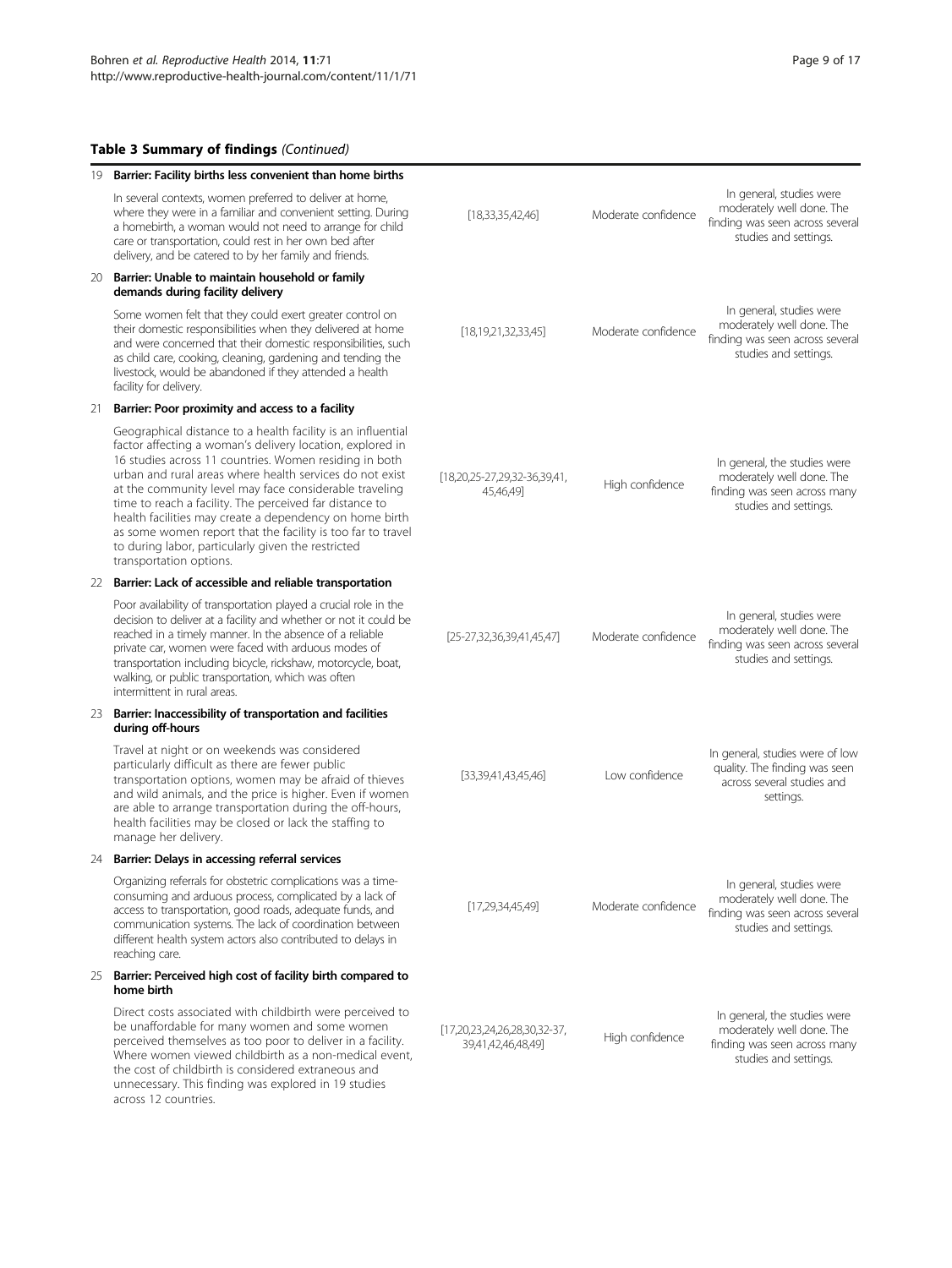based delivery.

| 26 | Barrier: Lack of access to funds in an emergency                                                                                                                                                                                                                                                                                                                                                                                                                                                                                                                                                                                                                                      |                                                      |                     |                                                                                                                                                                        |
|----|---------------------------------------------------------------------------------------------------------------------------------------------------------------------------------------------------------------------------------------------------------------------------------------------------------------------------------------------------------------------------------------------------------------------------------------------------------------------------------------------------------------------------------------------------------------------------------------------------------------------------------------------------------------------------------------|------------------------------------------------------|---------------------|------------------------------------------------------------------------------------------------------------------------------------------------------------------------|
|    | Low-SES families often did not plan in advance for costs<br>associated with child birth and few families had assets or<br>savings to devote to health expenses, thus causing a<br>scramble to raise funds during obstetric complications.<br>Collecting the necessary money was a difficult task as few<br>banks or moneylenders would lend money to the poor, and<br>if they did, exorbitant interest rates could make the principle<br>escalate rapidly in just a few months. Instead, family members<br>were often sent around the community to collect money<br>from their neighbors or try to sell property or livestock                                                         | $[28,32-34,37,41,48,49]$                             | Moderate confidence | In general, studies were<br>moderately well done. The<br>finding was seen across several<br>studies and settings.                                                      |
| 27 | Barrier: Indirect and hidden costs associated with facility<br>deliverv                                                                                                                                                                                                                                                                                                                                                                                                                                                                                                                                                                                                               |                                                      |                     |                                                                                                                                                                        |
|    | Even in settings where direct delivery costs were subsidized,<br>families were expected to pay for transportation to the facility,<br>drugs, medical supplies (i.e.: gloves, needles, gauze), blood for<br>transfusions, laboratory services, food during the hospital stay,<br>bribes to health providers, and laundry services. These<br>additional costs often came as a surprise to women after they<br>attended the facility, which may impact their future choice of<br>delivery location. In addition to the extra point-of-care costs<br>associated with facility birth, families experienced opportunity<br>costs due to absence from work and domestic<br>responsibilities. | [16, 19, 20, 24, 25, 30, 31, 34, 41,<br>43-45,47-49] | High confidence     | In general, the studies were<br>moderately well done. The<br>finding was seen across many<br>studies and settings, but<br>predominantly in Bangladesh<br>and Tanzania. |
| 28 | Barrier: Utilization of TBAs as first-line providers                                                                                                                                                                                                                                                                                                                                                                                                                                                                                                                                                                                                                                  |                                                      |                     |                                                                                                                                                                        |
|    | TBAs played an important role as first-line providers for<br>many women and this role was discussed in 13 studies<br>across 10 countries. Women emphasized the close bond<br>that they felt with TBAs, due to their status in the<br>community and the trust they developed over years of<br>experience. This relationship often prompted women to<br>desire home-based births attended to by a TBA rather<br>than a facility.                                                                                                                                                                                                                                                        | [18,23,24,30,32,33,37,39,<br>40,43-46]               | High confidence     | In general, studies were<br>moderately well done. The<br>finding was seen across many<br>studies and settings.                                                         |
| 29 | Facilitator: TBAs perceived as providing low quality care                                                                                                                                                                                                                                                                                                                                                                                                                                                                                                                                                                                                                             |                                                      |                     |                                                                                                                                                                        |
|    | Despite the bond that many women had with TBAs in<br>their community, some women perceived TBAs as<br>providers of low quality delivery care. These women did<br>not trust the TBAs' skills, knowledge, or ability to handle<br>complications and may be more likely to seek facility-<br>based delivery.                                                                                                                                                                                                                                                                                                                                                                             | [20,30,33,39,43,45]                                  | Moderate confidence | In general, the studies were<br>moderately well done. The<br>finding was seen across several<br>studies and settings.                                                  |
| 30 | Barrier: TBAs perceived as providing high quality care                                                                                                                                                                                                                                                                                                                                                                                                                                                                                                                                                                                                                                |                                                      |                     |                                                                                                                                                                        |
|    | Other women perceived TBAs as providing high quality<br>delivery care, often emphasizing the supportive and<br>emotional role that TBAs play. These women may believe<br>that TBAs have innate skills gifted to them from God and that<br>TBAs are more dependable providers than facility-based<br>health workers.                                                                                                                                                                                                                                                                                                                                                                   | [18, 19, 21, 22, 30, 33, 35, 40, 45]                 | Moderate confidence | In general, the studies were<br>moderately well done. The<br>finding was seen across many<br>studies and settings.                                                     |
|    | <b>Experiences with facility providers</b>                                                                                                                                                                                                                                                                                                                                                                                                                                                                                                                                                                                                                                            |                                                      |                     |                                                                                                                                                                        |
| 31 | Facilitator: Facilities perceived as providing high quality                                                                                                                                                                                                                                                                                                                                                                                                                                                                                                                                                                                                                           |                                                      |                     |                                                                                                                                                                        |
|    | care<br>In contexts where facilities are perceived as providing high<br>quality care, women may seek facility delivery to ensure<br>positive birth outcomes. They may view facilities as providing<br>efficacious and respectable care, and health workers as<br>compassionate experts. It is important to note that within the<br>same study area, perceptions of facility-based care vary<br>greatly and participants more commonly perceived facilities<br>to have low quality of care than high quality of care.<br>However, women who perceived facilities as providing high<br>quality care reportedly felt more comfortable seeking facility-                                  | [16-19,21,24,29,30,33-35,39,<br>41,45,47]            | High confidence     | In general, the studies were<br>moderately well done. The<br>finding was seen across many<br>studies and settings.                                                     |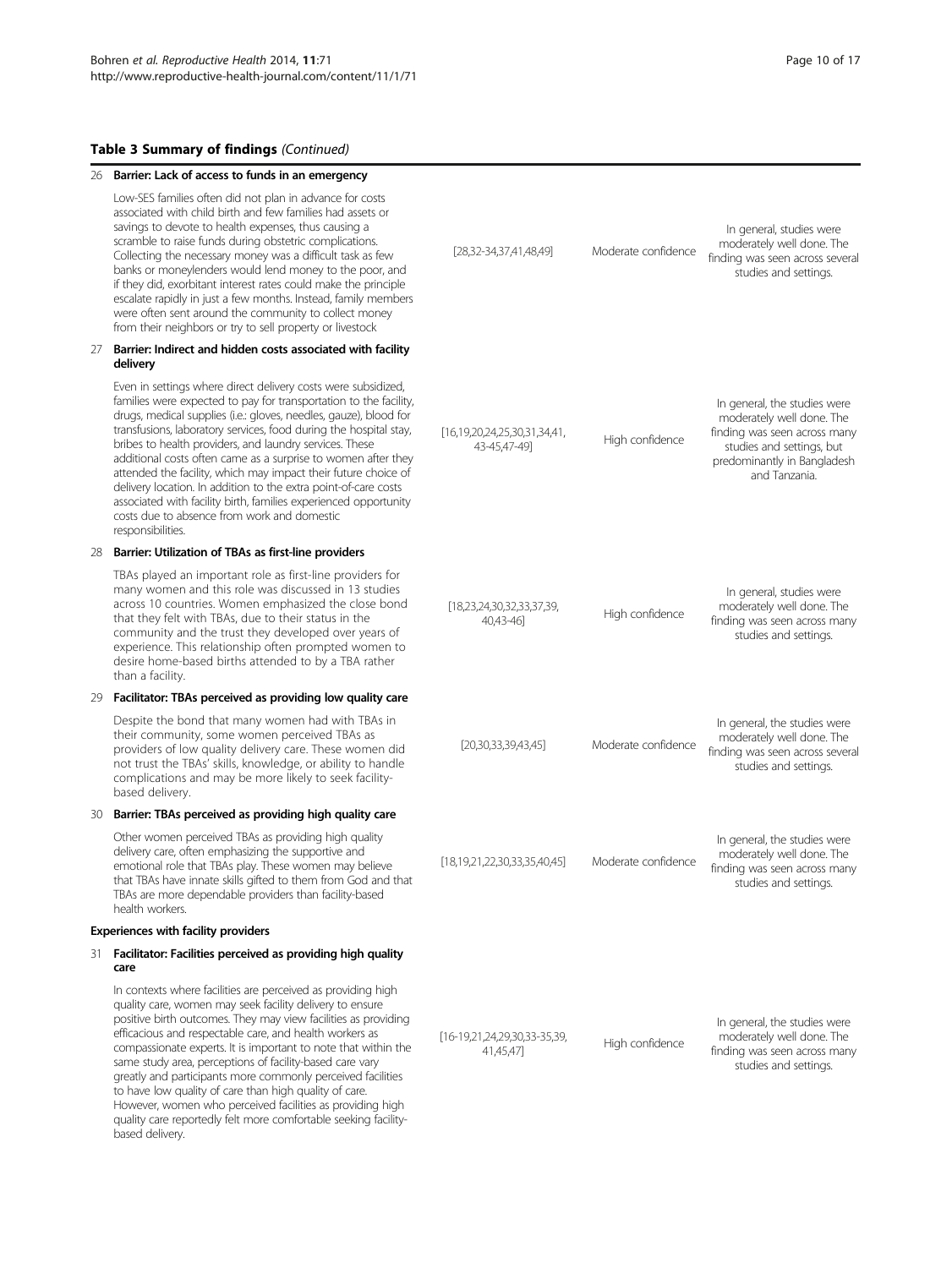|    | 32 Barrier: Facilities perceived as providing low quality of<br>care                                                                                                                                                                                                                                                                                                                                                                                                                                                                                                                                                          |                                              |                     |                                                                                                                                                                                                                                      |
|----|-------------------------------------------------------------------------------------------------------------------------------------------------------------------------------------------------------------------------------------------------------------------------------------------------------------------------------------------------------------------------------------------------------------------------------------------------------------------------------------------------------------------------------------------------------------------------------------------------------------------------------|----------------------------------------------|---------------------|--------------------------------------------------------------------------------------------------------------------------------------------------------------------------------------------------------------------------------------|
|    | Across multiple contexts, the failure of health workers to<br>manage severe obstetric complications contributed to a<br>negative image of facility delivery. Women may lack<br>confidence in the abilities of the health workers, who<br>they consider to be undertrained, lacking skills,<br>incompetent, inexperienced, and offering inaccurate<br>diagnoses. It is important to note that even within the<br>same study area, perceptions of facility-based care vary<br>greatly. However, women who perceived facilities as<br>providing low quality care reportedly felt less likely to<br>seek facility-based delivery. | $[17-19,23,26,29-31,36,39]$                  | High confidence     | In general, the studies were<br>moderately well done. The<br>finding was seen across many<br>studies and settings.                                                                                                                   |
| 33 | Barrier: Mistreatment and abuse by health workers                                                                                                                                                                                                                                                                                                                                                                                                                                                                                                                                                                             |                                              |                     |                                                                                                                                                                                                                                      |
|    | Many women referred to poor patient-provider interactions<br>as a barrier to seeking delivery care. Women described<br>providers as verbally abusive, rude, bossy, unhelpful,<br>disrespectful, critical, easily angered, having a poor attitude,<br>and lacking compassion. Respondents reported that facility-<br>based providers shout at, physically abuse, and insult women<br>during delivery.                                                                                                                                                                                                                          | $[17-21, 24, 28, 34, 36, 37, 41, 42, 45-48]$ | High confidence     | In general, the studies were<br>moderately well done. The<br>finding was seen across many<br>studies and settings.                                                                                                                   |
|    | 34 Barrier: Neglect and delays in receiving care at the<br>facility                                                                                                                                                                                                                                                                                                                                                                                                                                                                                                                                                           |                                              |                     |                                                                                                                                                                                                                                      |
|    | Upon arrival to a facility, women often experienced delays in<br>care provision and health workers were often slow to<br>respond to patient needs. Health workers often did not<br>communicate with the woman or her family on the progress<br>of labor.                                                                                                                                                                                                                                                                                                                                                                      | [17,24,31,36,39,41,45,46,48]                 | Moderate confidence | In general, the studies were<br>moderately well done. The<br>finding was seen across several<br>studies and settings.                                                                                                                |
|    | 35 Barrier: Inadequate health facility staffing and<br>infrastructure                                                                                                                                                                                                                                                                                                                                                                                                                                                                                                                                                         |                                              |                     |                                                                                                                                                                                                                                      |
|    | Inadequate staffing and infrastructure in the facilities<br>contributed to the perceived low quality of care. The lack of<br>adequate staffing led to overburdened lower-level providers<br>and often prompted women to visit untrained traditional<br>providers to respond to the gaps in service.                                                                                                                                                                                                                                                                                                                           | $[17, 18, 24, 34, 35, 37, 39, 41, 45 - 47]$  | Moderate confidence | In general, the studies were<br>moderately well done. The<br>finding was seen across many<br>studies and settings.                                                                                                                   |
|    | <b>Experiences with stigmatization in facilities</b>                                                                                                                                                                                                                                                                                                                                                                                                                                                                                                                                                                          |                                              |                     |                                                                                                                                                                                                                                      |
|    | 36 Barrier: Fear of compulsory HIV testing during delivery<br>services                                                                                                                                                                                                                                                                                                                                                                                                                                                                                                                                                        |                                              |                     |                                                                                                                                                                                                                                      |
|    | In high HIV prevalence settings, a fear of compulsory HIV<br>testing during facility-based delivery sometimes<br>prompted women to avoid facilities altogether. These<br>women feared the shock, stress, and depression caused<br>by a positive HIV test, often believing that knowledge of<br>one's own positive HIV-status was as equally deleterious<br>as the virus itself. This finding was present in 4 studies in<br>1 country (Kenya), so the certainty of the finding across<br>multiple contexts is low, but may be higher in the<br>Kenyan context.                                                                | [28, 30, 36, 38]                             | Low confidence      | In general, the studies were<br>moderately well done.<br>However, the finding was only<br>from 4 studies in Kenya.<br>Therefore, the confidence of<br>the finding across multiple<br>contexts is low, but may be<br>higher in Kenya. |
| 37 | Barrier: Fear of HIV-status disclosure in health facilities                                                                                                                                                                                                                                                                                                                                                                                                                                                                                                                                                                   |                                              |                     |                                                                                                                                                                                                                                      |
|    | Women feared unwanted disclosure of their positive HIV-<br>status in a facility, which could lead to tremendous social,<br>psychological, physical, and economic consequences.<br>Crowded maternity wards, public administration of ARVs,<br>and health workers' failure to maintain strict<br>confidentiality sometimes caused women to avoid facility<br>deliveries. Again, this finding was present in 3 studies in 1<br>country (Kenya), so the certainty of the finding across<br>multiple contexts is low, but may be higher in the<br>Kenyan context.                                                                  | [28, 36, 38]                                 | Low confidence      | In general, the studies were<br>moderately well done.<br>However, the finding was only<br>from 3 studies in Kenya and<br>may only be applicable to high<br>HIV prevalence settings.                                                  |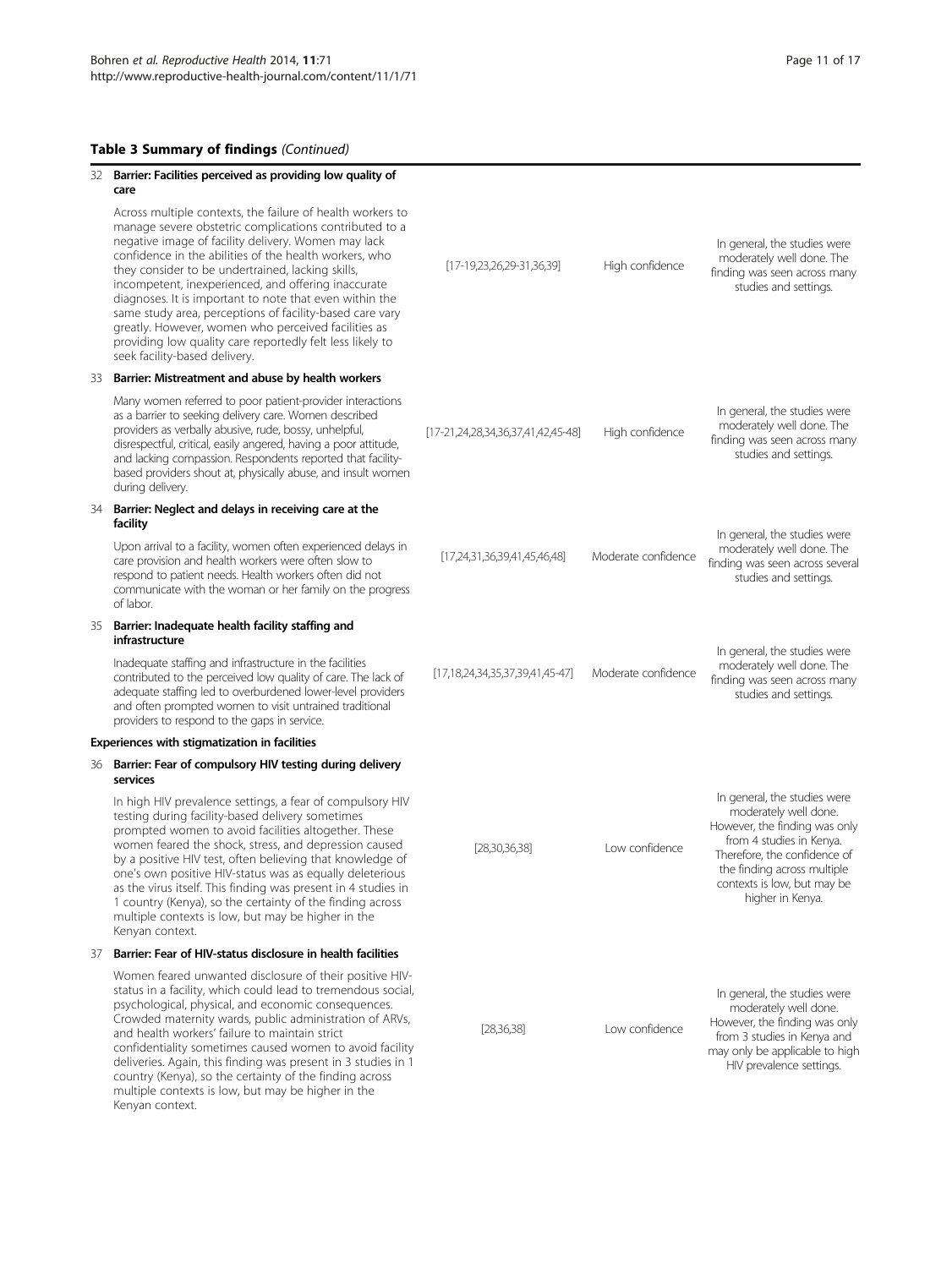<span id="page-11-0"></span>

| 38 | Barrier: Fear of treatment disparities among HIV-positive<br>women                                                                                                                                                                                                                                                                                                                                                                                                                                                                                                     |            |                 | In general, the studies were                                                                                                                        |
|----|------------------------------------------------------------------------------------------------------------------------------------------------------------------------------------------------------------------------------------------------------------------------------------------------------------------------------------------------------------------------------------------------------------------------------------------------------------------------------------------------------------------------------------------------------------------------|------------|-----------------|-----------------------------------------------------------------------------------------------------------------------------------------------------|
|    | Some HIV-positive women may be provided with lower<br>quality of care due to health workers' fear of HIV infection.<br>However, this finding was only present in 2 studies in 1<br>country (Kenya).                                                                                                                                                                                                                                                                                                                                                                    | [28, 38]   | Low confidence  | moderately well done.<br>However, the finding was only<br>from 2 studies in Kenya.                                                                  |
| 39 | Barrier: Stigmatization of unwed, pregnant women                                                                                                                                                                                                                                                                                                                                                                                                                                                                                                                       |            |                 |                                                                                                                                                     |
|    | Most societies view pregnancy and childbirth as the outcome<br>of a marital relationship, thereby potentially stigmatizing and<br>disempowering unwed women seeking facility delivery.<br>Delivering at home was a desirable choice for unwed women<br>or adolescents to avoid embarrassment or discrimination at a<br>facility, particularly because these women were often lacking<br>emotional and financial support from their partner or parents.<br>However, this finding was only present in 3 studies in 3<br>countries (Sierra Leone, Tanzania, and Vietnam). | [17,21,41] | I ow confidence | In general, the studies were<br>moderately well done.<br>However, the finding was only<br>from 3 studies in Sierra Leone,<br>Tanzania, and Vietnam. |

intergenerational continuity, and elder women may pressure younger women to deliver at home [[18](#page-15-0),[21,34,](#page-15-0)[39,45](#page-16-0)].

Husbands play various roles in facilitating or preventing their wives from accessing facility-based deliveries, ranging from: (a) persuading their wives to visit a facility and mobilizing the necessary transportation and funds [[18,25](#page-15-0),[31](#page-15-0)[,39](#page-16-0)]; to (b) prohibiting a facility visit [[17](#page-15-0),[19,24](#page-15-0),[28\]](#page-15-0); to (c) playing a more neutral role [[16](#page-15-0),[19-22,29](#page-15-0),[39,41](#page-16-0),[47\]](#page-16-0). Husbands do not always hold

the final authority – the husband's decision-making power ranked below elder females across multiple contexts [[17](#page-15-0),[18,21](#page-15-0),[31\]](#page-15-0).

Families with social connections to skilled providers may be more accepting of the biomedical approach to maternity care and thus more willing to seek a facility-based delivery. More importantly, a relative or friend working at a nearby facility can often arrange quicker admission or quality treatment of a parturient woman [\[20,25,32,](#page-15-0)[44](#page-16-0)].

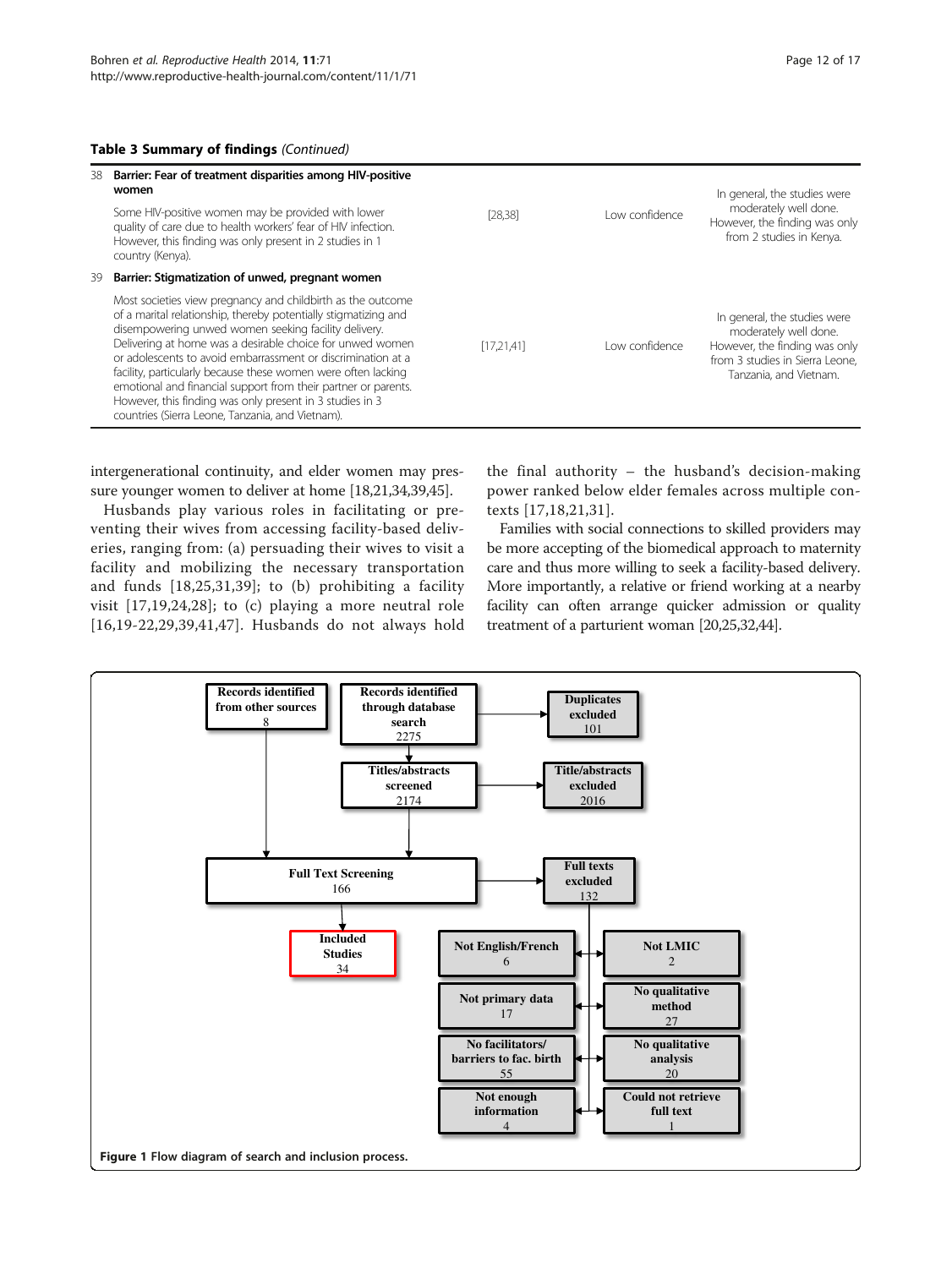#### Ease of home birth

Home births are logistically easier than facility births and meet women's desires to be surrounded by their belongings and the possibility of maintaining domestic responsibilities [[18](#page-15-0),[19,21](#page-15-0),[32,33,](#page-15-0)[35,42,45,46\]](#page-16-0). Although women may receive support in their domestic responsibilities from their neighbors [\[18\]](#page-15-0), co-wives [\[19](#page-15-0)], or husbands [[32](#page-15-0)], women were concerned that domestic chores would be neglected if they attended a health facility for delivery [[18,19,21,32](#page-15-0),[33](#page-15-0)[,45\]](#page-16-0).

## Effect of policies

Access to facility deliveries is influenced at a community or national level beyond the control of individual women. Seven studies addressed the effects of government policies and programs on a woman's delivery location [[21,23,31,33](#page-15-0),[34](#page-15-0)[,46,48\]](#page-16-0), including national health insurance schemes [\[23\]](#page-15-0), social welfare programs [[31](#page-15-0),[33](#page-15-0)[,46,48\]](#page-16-0), population policies limiting the number of children allowed per couple [\[21](#page-15-0)], and national programs designed to increase facility-based deliveries [\[34](#page-15-0)].

## Resource availability and access **Transportation**

Geographical distance and considerable travel times to health facilities are influential factors affecting women's delivery locations [[18,20,25-27,29,32](#page-15-0)-[36](#page-16-0),[39](#page-16-0),[41,45,46,49](#page-16-0)]. In contrast to the perceived inaccessibility of facilities, the accessibility of traditional practitioners may validate a woman's decision to deliver at home. Likewise, limited availability of transportation options played a crucial role in whether or not a facility could be reached in a timely manner [[25-27,32](#page-15-0)[,36,39,41,45,47\]](#page-16-0). In the absence of a reliable private car or ambulance, women used arduous modes of transportation including bicycle, rickshaw, or public transportation. In some areas, local public transportation was the only means available, but services were often intermittent in rural areas and the cost of transportation was prohibitively expensive. Travel at night or on weekends is especially difficult as there are fewer options and higher costs [[33](#page-15-0)[,39,41,43,45,46\]](#page-16-0). Furthermore, health facilities may be closed or lack appropriate staffing to manage a delivery or complications at night [[33](#page-15-0)[,39\]](#page-16-0). Lack of access to transportation, good roads, adequate funds, and communication systems also make organizing referrals for obstetric complications a time-consuming process [[17,29,34,](#page-15-0)[45](#page-16-0),[49](#page-16-0)].

## Cost of childbirth

Direct costs associated with childbirth were prohibitively high for many women who viewed themselves as too poor to deliver in a facility [\[17,20,23,24,26,28,30,32](#page-15-0)-[37](#page-16-0), [39,41](#page-16-0),[42](#page-16-0),[46](#page-16-0),[48](#page-16-0),[49](#page-16-0)]. Low-resource households may have trouble acquiring funds to pay for facility-based care at the time-of-service, particularly those families who rely on seasonal labor [\[28,32-34,](#page-15-0)[37,41,48,49\]](#page-16-0). Collecting necessary funds were a difficult task as few moneylenders lent to the poor, and if they did, exorbitant interest rates could make the principle escalate rapidly [\[32,](#page-15-0)[37,49](#page-16-0)]. Family members were often sent around the community to collect money from their neighbors [\[32,](#page-15-0)[37](#page-16-0),[41,48,49\]](#page-16-0).

Women viewed costs outside of the direct cost for a delivery as "hidden" and said they were difficult to prepare for [\[16](#page-15-0),[19,20,24,25,30](#page-15-0),[31,34](#page-15-0)[,41,43-45,47](#page-16-0)-[49](#page-16-0)]. Even in settings where direct delivery costs were subsidized, families were expected to pay for transportation to the facility, and other costs related to treatment at the facility [[25](#page-15-0),[30,31,34,](#page-15-0)[41,43,48,49](#page-16-0)].

## Perceptions of quality of care

The perceived quality of care from providers affects a woman's decisions on delivery location [[16](#page-15-0)-[18](#page-15-0),[20,21](#page-15-0), [23,24](#page-15-0),[26,28-31](#page-15-0),[33](#page-15-0)-[37,39,41,42,45](#page-16-0)-[48](#page-16-0)]. "Perceived quality of care" differs from "quality of care" in that we captured the perspective of users and providers on the standard of care they experienced, as opposed to an independent assessment of the quality of care.

## Perceived quality of care from TBAs

Women emphasized the close bond they felt with TBAs, due to their status in the community and their trustworthiness [\[18,23,24,30](#page-15-0),[32,33](#page-15-0),[37,39](#page-16-0),[40,43](#page-16-0)-[46](#page-16-0)]. Some women believed that they received high quality care from TBAs and believed that TBAs played a supportive role [[18](#page-15-0),[19,21](#page-15-0),[22,30](#page-15-0),[33,](#page-15-0)[35,40,45\]](#page-16-0). However, women who believed TBAs provided low-quality care and did not trust their ability to handle complications were more inclined to seek facility-based care [\[20](#page-15-0),[30,33](#page-15-0),[39,43,45](#page-16-0)]. Observing traditional practices did not preclude women from utilizing modern medical care [[16](#page-15-0)-[19,22,26,32-34,](#page-15-0)[39](#page-16-0), [44](#page-16-0)]. In medically pluralistic communities, many women moved freely between traditional and biomedical care models.

#### Perceived quality of care at facilities

Some women viewed facilities as the safest and most respectable location for a delivery, believing that facilities were able to ensure positive outcomes [[16-19,21,24,29,30](#page-15-0), [33](#page-15-0)-[35,39,41,45,47](#page-16-0)]. Furthermore, women who respected the competence of formal health workers and viewed them as "well-trained, competent, and compassionate" [[19](#page-15-0)] "experts" [\[39\]](#page-16-0) who provided "effective management of emergencies" [[17\]](#page-15-0) were likely to overcome various barriers to deliver in facilities.

However, women reporting negative interactions at facilities and lacking confidence in the health workers' abilities, who they considered undertrained, incompetent, and inexperienced were less inclined to desire facility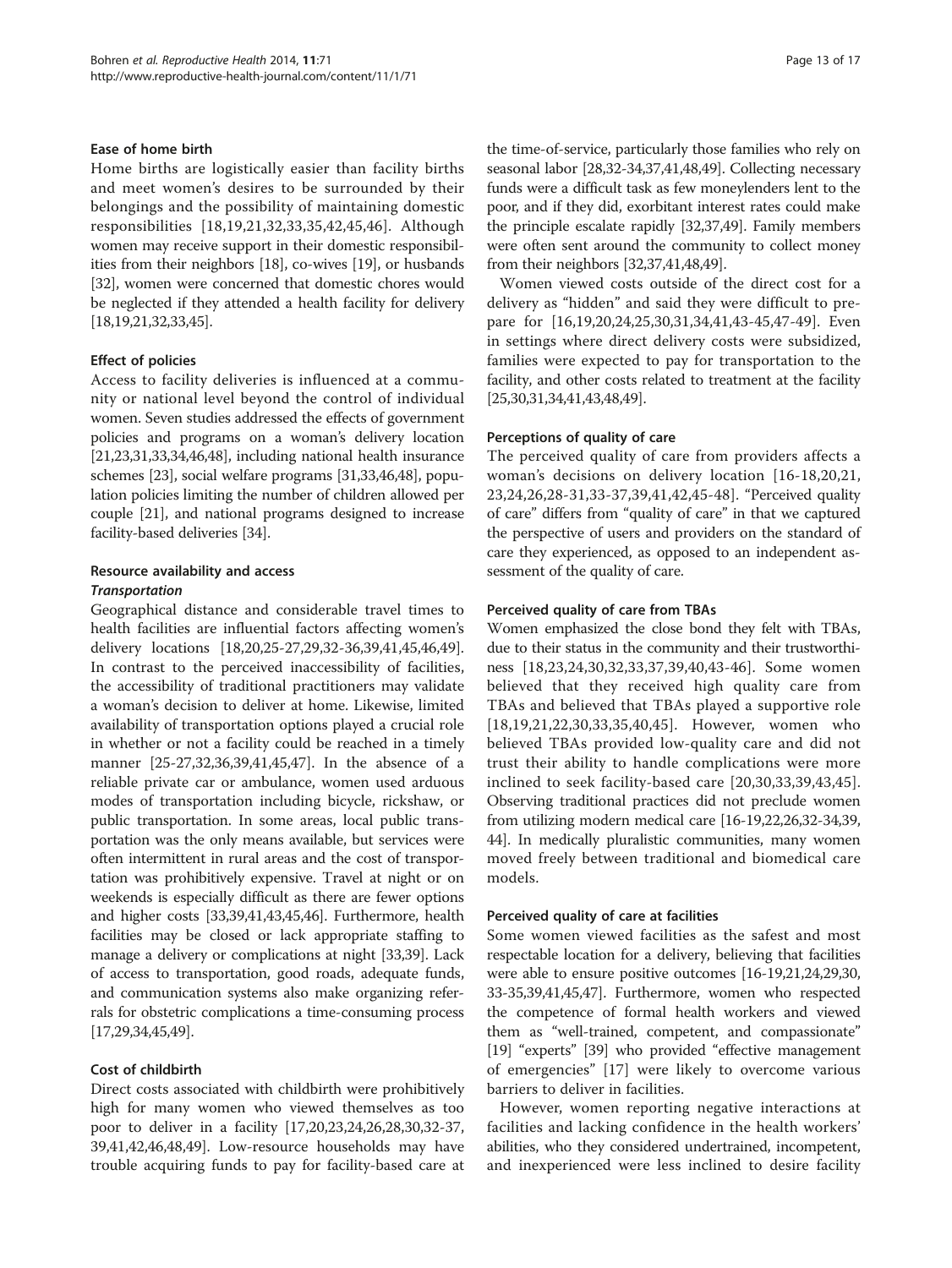<span id="page-13-0"></span>

deliveries [[17-19,23,26,29-31,](#page-15-0)[36,39,43\]](#page-16-0). Women described providers as verbally and physically abusive, rude, bossy, disrespectful, insulting, easily angered, having poor attitudes, and lacking compassion [\[17-21,24,28,34](#page-15-0)[,36,37](#page-16-0), [41,42,45-48\]](#page-16-0). Physical abuse included slapping, hitting, or forcefully holding women down. Negative interactions with providers were exacerbated for women of low socioeconomic status [[20,24](#page-15-0),[28,30,](#page-15-0)[48](#page-16-0)].

Women also experienced neglect and long delays in receiving facility-based care [[17,24](#page-15-0),[31](#page-15-0),[36](#page-16-0),[39](#page-16-0),[41,45,46,48](#page-16-0)]. Health workers were slow to respond to patients' needs and women reported feeling alone during delivery as health workers had poor communication skills and did not provide updates on labor progression [\[39](#page-16-0)].

Inadequate facility infrastructure and staffing contributed to an overall perception of low quality of care and many women complained of overcrowded wards without dedicated labor and delivery areas [[17,18](#page-15-0), [24,34](#page-15-0)[,35,37,39,41,45-47](#page-16-0)]. The lack of adequate staff also led to overburdened lower-level providers [\[17,](#page-15-0)[37,39,45,47](#page-16-0)].

#### Stigma

Women feared compulsory HIV-testing or HIV-testing without consent during facility-based delivery due to the fear of discrimination associated with a positive test

[[28](#page-15-0),[30](#page-15-0)[,36,38\]](#page-16-0). Some felt the only way to avoid HIV-testing was to deliver at home. The fear of unwanted HIV-status disclosure may prevent women from accessing facility delivery, as the lack of privacy in maternity wards impedes confidentiality [\[28,](#page-15-0)[36,38](#page-16-0)]. Lastly, many communities view pregnancy and childbirth as the outcome of a marital relationship, thereby potentially stigmatizing and disempowering unwed women seeking facility delivery. Delivering at home was a desirable choice for unwed women or adolescents to avoid embarrassment or discrimination at a facility, particularly because these women were often lacking emotional and financial support from their partner or parents [[17](#page-15-0),[21,](#page-15-0)[41](#page-16-0)].

#### **Discussion**

The emphasis placed by public health entities on increasing facility-based deliveries counters the commonly held belief among women and their families that childbirth is natural and need not be medicalized. Most communities studied in this review considered childbirth a natural event, and valued facilities primarily for the management of obstetric complications rather than as a default delivery location. When faced with the prospect of facility birth, women may fear various undesirable procedures, such as unfamiliar birthing positions, intrusive vaginal exams, and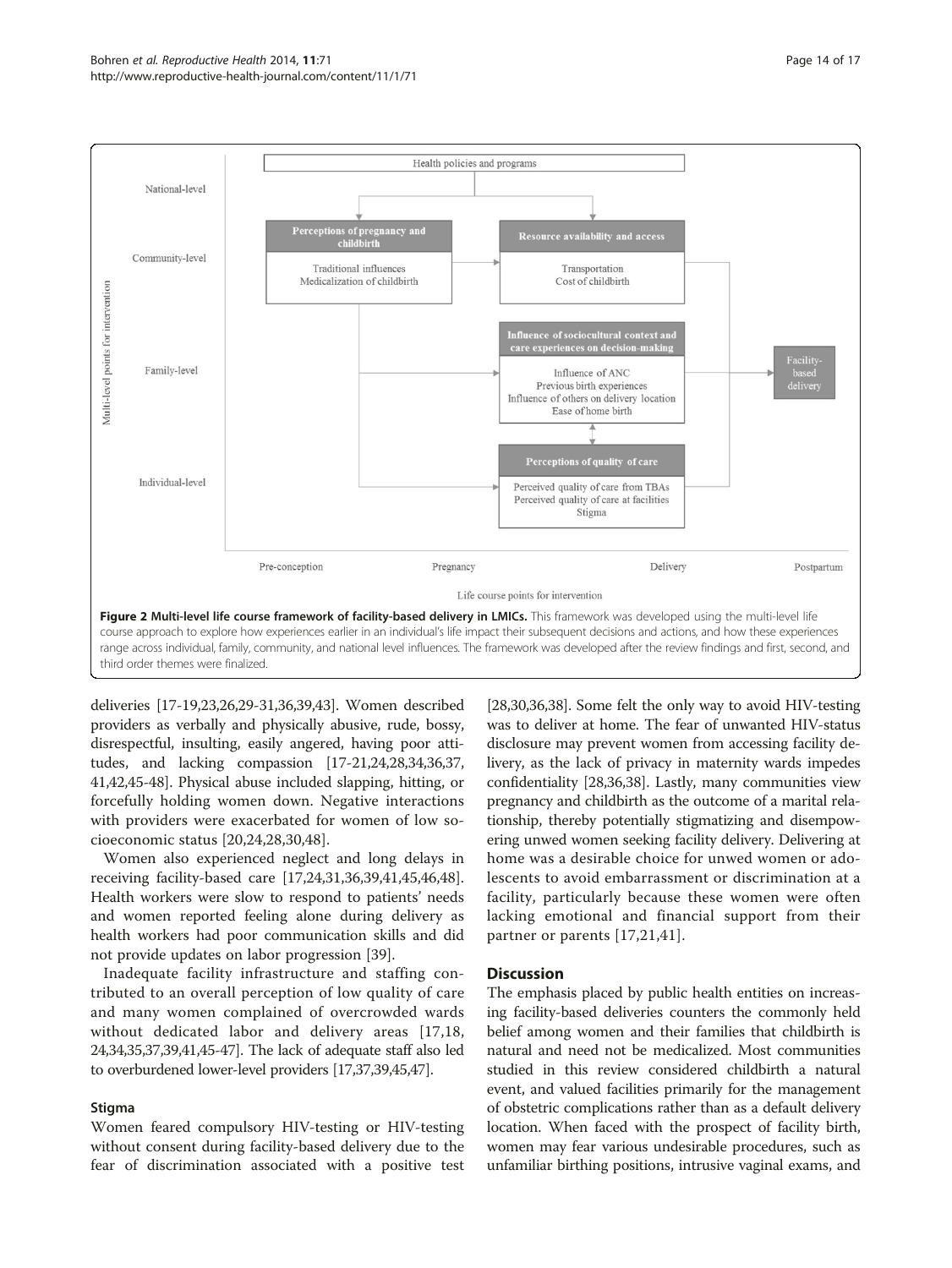unnecessary surgical interventions. They may prefer home-based delivery with a TBA where they can maintain autonomy and supportive attendance.

The overarching themes presented in this review indicate that facilitators and barriers exist at multiple levels: within the woman's control (perceptions of care), slightly outside of the woman's control (family opinions and socioeconomic status), and at an institutional- and societal-level (policies and tradition). This paper synthesizes delivery experiences from 17 LMICs and identifies important similarities and differences in the decisionmaking process to seek facility-based care. Those familiar with obstetrics in LMICs may not find these findings surprising; however, the systematic and rigorous approach used in this review affords us more confidence in discussing higher-level themes across multiple contexts.

Twenty years ago, Thaddeus and Maine (1994) presented a framework identifying three phases of delay to accessing quality obstetric care: (a) delays in seeking care; (b) delays in reaching care; and (c) delays in receiving care [[57](#page-16-0)]. Although the three-delays model is still valid, it may be too simplistic to explain why women still experience delays in accessing skilled delivery care. This review expands upon the three-delays model to illustrate how perceived quality of care by both traditional providers and facility-based providers influence the decision to seek care, as well as the impact of disrespect and abuse on delivery careseeking behaviors. Public health programs to date have focused primarily on addressing resource availability and access issues to increase facility-based delivery rates. However, improving the quality of facility-based intrapartum care has the potential to further reduce the barriers to the utilization of facility-based delivery services.

Moving forward, we believe that future interventions should focus on achieving respectful, non-abusive, and high-quality intrapartum care for all women. This review highlighted several areas of disrespect and abuse by health workers. There has been a relative lack of research conducted on the definition, prevalence, and impact of disrespect and abuse during childbirth [\[58](#page-16-0)], and a further review is warranted to systematically synthesize existing evidence. Primary research should focus on identifying types of abuse and determining prevalence in different contexts. This will contribute to the development of operational definitions, validate measurement methods, and provide a gateway to develop evidence-based interventions to reduce disrespect and abuse during childbirth. Further research should be conducted to expand beyond the evaluation of intrapartum medical procedures to explore the effective implementation of such procedures in a humanized manner. Addressing concerns related to low-quality or disrespectful care at facilities would remove an important barrier to facilitybirth for many women.

#### Limitations of the review

We did not differentiate between types of "health facilities" in this review; rather we used the term as a proxy for skilled birth attendance because most included studies did not describe the facilities implicated in their research. Different levels of health facilities (i.e.: community health posts, district hospitals and referral centers) may have different facilitators and barriers associated with their use; however, it was not possible to disaggregate potential differences between types of facilities based on the included studies. Moreover, we did not include studies examining perspectives on having skilled birth attendants. Although skilled attendance during home birth is an alternative to facility-based birth in some contexts, we viewed it as conceptually different from facility-based deliveries with potentially different facilitators and barriers to use. Finally, this review presents a landscape of the factors influencing delivery choices, but not an evaluation of which factors are the most influential to an individual. Although no language filters were included in the search, six studies were excluded because they were not published in English or French.

## Conclusion

Accessing facility-based delivery care involves input from many actors and is influenced by myriad physical and sociocultural factors. Government policies, public health programs, and health workers encourage women to deliver in facilities, but women often yearn for the supportive attendance, privacy, and familiar practices that they experience while delivering at home. The desire for intergenerational continuity, the role of multiple actors in the decision-making process, and the perceived convenience of home births play crucial roles in the underutilization of facility-based care. Additionally, the inaccessibility of facilities due to geographical barriers and the high costs of facility-based delivery are critical barriers. Government policies, insurance schemes, and other public health programs often fail to effectively mitigate these physical barriers due to poor implementation. Finally, mistreatment, abuse, and neglect by health workers has fostered dissatisfaction, distrust, and avoidance of facility-based delivery care in many contexts.

Policy-makers and practitioners should work to strengthen the facilitators and mitigate the barriers described in order to increase facility-based deliveries in LMICs. This review highlights the need for improved, open communication between the healthcare system and the community. Some of the barriers that prevent women from attending the facility for childbirth could be addressed through providing purposive, direct information about the characteristics and potential benefits of facility-based delivery.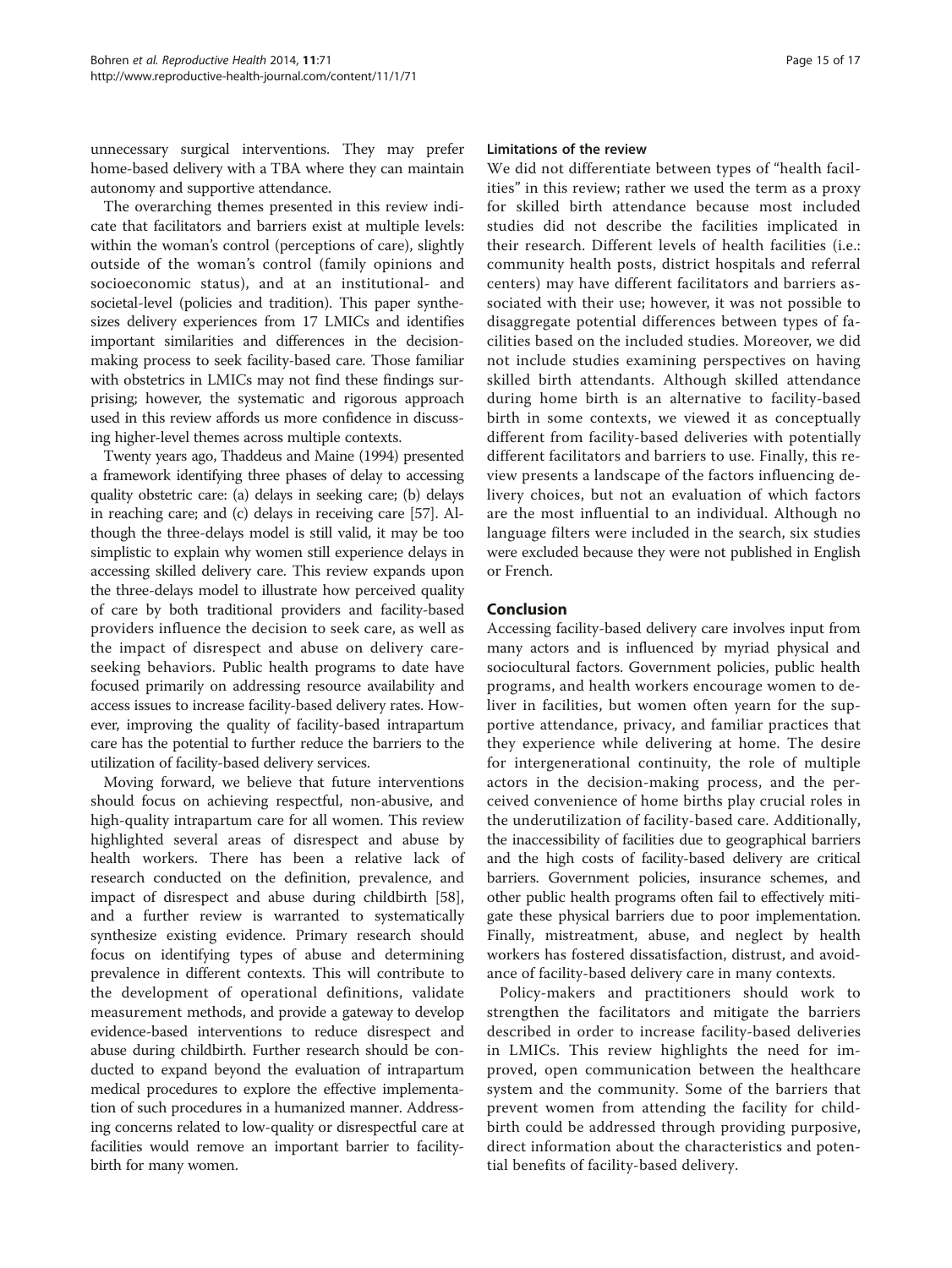## <span id="page-15-0"></span>Additional files

#### [Additional file 1:](http://www.biomedcentral.com/content/supplementary/1742-4755-11-71-S1.docx) Appendices.

#### Competing interests

We declare that we have no competing interests.

#### Authors' contributions

MB, HMK, and AMG developed the protocol. MB, EH, and HMK conducted the title/abstract and full text screening. MB and EH extracted data, assessed the quality of the included studies, coded and analyzed the data, assessed the confidence of the review findings, and wrote the manuscript. HMK, JPS, JPV, and AMG provided technical and methodological feedback throughout the review process and assisted in drafting the final manuscript. All authors read and approved the final manuscript.

#### Acknowledgements

Funding for this project was provided by The United States Agency for International Development (USAID) and the UNDP/UNFPA/UNICEF/WHO/World Bank Special Programme of Research, Development and Research Training in Human Reproduction (HRP) and the Department of Reproductive Health and Research, World Health Organization. We would like to express our sincere appreciation to Marit Johansen (Norwegian Knowledge Center for the Health Services) and Tomas Allen (World Health Organization) for their support in developing the search strategies.

#### Author details

<sup>1</sup> Johns Hopkins Bloomberg School of Public Health, 615 N. Wolfe Street, Baltimore, MD 21205, USA. <sup>2</sup>Department of Reproductive Health and Research, World Health Organization, UNDP/UNFPA/UNICEF/WHO/World Bank Special Programme of Research, Development and Research Training in Human Reproduction (HRP), Avenue Appia 20, Geneva 1201, Switzerland. <sup>3</sup>The Norwegian Knowledge Centre for the Health Services, Pilestredet Park 7, Oslo, Norway. <sup>4</sup> Department of Social Medicine, Ribeirao Preto School of Medicine, University of Sao Paulo, Ribeirao Preto, Sao Paulo, Brazil.

#### Received: 12 January 2014 Accepted: 25 July 2014 Published: 19 September 2014

#### References

- 1. World Health Organization: Trends in Maternal Mortality: 1990–2010. Geneva: WHO, UNICEF, UNFPA, & The World Bank; 2012.
- 2. Adam T, Lim S, Mehta S, Bhutta Z, Fogstad H, Mathai M, Zupan J, Darmstadt G: Cost effectiveness analysis of strategies for maternal and neonatal health in developing countries. BMJ 2005, 331:1107.
- 3. Darmstadt D, Bhutta Z, Cousens S, Adam T, Walker N, De Bernis L, Lancet Neonatal Survival Steering Team: Evidence-based, cost-effective interventions: how many newborn babies can we save? Lancet 2005, 365:977–988.
- 4. Paxton A, Maine D, Freedman L, Fry D, Lobis S: The evidence for emergency obstetric care. Int J Gynaecol Obstet 2005, 88:181-193.
- 5. Campbell O, Graham W, Lancet Maternal Survival Series steering group: Strategies for reducing maternal mortality: getting on with what works. Lancet 2006, 368:1284–1299.
- 6. World Health Organization: Proportion of Births Attended by a Skilled Attendant: 2008 Updates. Factsheet Geneva: Department of Reproductive Health and Research, WHO; 2008.
- 7. World Health Organization: Making Pregnancy Safer: the Critical Role of the Skilled Attendant. Joint Statement by WHO, ICM and FIGO. Geneva: WHO; 2004.
- 8. Stanton C, Blanc A, Croft T, Choi Y: Skilled care at birth in the developing world: progress to date and strategies for expanding coverage. J Biosoc Sci 2007, 39(1):109–120.
- UNICEF: The State of the World's Children 2014 in Numbers: Every Child Counts. 2014. Accessed from [http://www.unicef.org/publications/](http://www.unicef.org/publications/index_71829.html) [index\\_71829.html](http://www.unicef.org/publications/index_71829.html).
- 10. Olsen O, Clausen J: Planned hospital birth versus planned home birth. Cochrane Database Syst Rev 2012, 9.
- 11. Downe S, Finlayson K, Walsh D, Lavender T: 'Weighing up and balancing out': a metasynthesis of barriers to antenatal care for marginalised women in high-income countries. Br J Obstet Gynaecol 2009, 116:518-529.
- 12. Muhr T: ATLAS/ti-Computer Aided Text Interpretation & Theory Building, Release 1.1E. User's Manual. 2nd edition. Berlin: Thomas Muhr; 1994.
- 13. Charmaz K: Constructing Grounded Theory. London: Sage; 2006.
- 14. Strauss A, Corbin J: Basics of Qualitative Research: Grounded Theory Procedures and Techniques. Newbury Park, CA: Sage Publications; 1990.
- 15. Braun V, Clarke V: Using thematic analysis in psychology. Qual Res Psychol 2006, 3(2):77–101.
- 16. Moyer CA, Adongo PB, Aborigo RA, Hodgson A, Engmann CM, Devries R: "It's up to the Woman's People": How Social Factors Influence Facility-Based Delivery in Rural Northern Ghana. Matern Child Health J 2013, [Epub ahead of print].
- 17. Oyerinde K, Harding Y, Philip A, Garbrah-Aidoo N, Kanu R, Oulare M, Shoo R, Daoh K: Barriers to Uptake of Emergency Obstetric and Newborn Care Services in Sierra Leone: A Qualitative Study. J Commun Med Health Educ 2012, 2(5):1–8.
- 18. Gebrehiwot T, Goicolea I, Edin K, Sebastian MS: Making pragmatic choices: women's experiences of delivery care in Northern Ethiopia. BMC Pregnancy Childbirth 2012, 12(1):113.
- 19. Magoma M, Requejo J, Campbell OM, Cousens S, Filippi V: High ANC coverage and low skilled attendance in a rural Tanzanian district: a case for implementing a birth planintervention. BMC Pregnancy Childbirth 2010, 10(13):1–12.
- 20. Spangler SA, Bloom SS: Use of biomedical obstetric care in rural Tanzania: the role of social and material inequalities. Soc Sci Med 2010, 71(4):760–768.
- 21. Duong DV, Binns CW, Lee AH: Utilization of delivery services at the primary health care level in rural Vietnam. Soc Sci Med 2004, 59(12):2585–2595.
- 22. Osubor KM, Fatusi AO, Chiwuzie JC: Maternal health-seeking behavior and associated factors in a rural Nigerian community. Matern Child Health J 2006 Mar, 10(2):159–169.
- 23. Ghazi Tabatabaie M, Moudi Z, Vedadhir A: Home birth and barriers to referring women with obstetric complications to hospitals: a mixed-methods study in Zahedan, southeastern Iran. Reprod Health 2012 Mar 20, 9:5
- 24. Afsana K, Rashid SF: The challenges of meeting rural Bangladeshi women's needs in delivery care. Reprod Health Matters 2001, 9(18):79–89.
- 25. Story WT, Burgard SA, Lori JR, Taleb F, Ali NA, Hoque DE: Husbands' involvement in delivery care utilization in rural Bangladesh: A qualitative study. BMC Pregnancy Childbirth 2012, 12(1):28.
- 26. Øxnevad M: Perceptions and Practices Related to Home Based and Facility Based Birth. A Qualitative Study from Agemssa. Ethiopia: 2011.
- 27. Doctor HV, Findley SE, Ager A, Cometto G, Afenyadu GY, Adamu F, Green C: Using community-based research to shape the design and delivery of maternal health services in Northern Nigeria. Reprod Health Matters 2012, 20(39):104–112.
- 28. Turan JM, Hatcher AH, Medema-Wijnveen J, Onono M, Miller S, Bukusi EA, Turan B, Cohen C: The role of HIV-related stigma in utilization of skilled childbirth services in rural Kenya: a prospective mixed-methods study. PLoS Med 2012 Aug, 9(8):e1001295.
- 29. Bedford J, Gandhi M, Admassu M, Girma A: 'A Normal Delivery Takes Place at Home': A Qualitative Study of the Location of Childbirth in Rural Ethiopia. Matern Child Health J 2012, 17(2):230–239.
- 30. Izugbara CO, Kabiru CW, Zulu EM: Urban poor Kenyan women and hospital-based delivery. Public Health Rep 2009, 124(4):585–589.
- 31. Otis KE, Brett JA: Barriers to hospital births: why do many Bolivian women give birth at home? Rev Panam Salud Publica 2008 Jul, 24(1):46-53.
- 32. Parkhurst JO, Rahman SA, Ssengooba F: Overcoming access barriers for facility-based delivery in low-income settings: insights from Bangladesh and Uganda. J Health Popul Nutr 2006 Dec, 24(4):438–445.
- 33. Titaley CR, Hunter CL, Dibley MJ, Heywood P: Why do some women still prefer traditional birth attendants and home delivery?: a qualitative study on delivery care services in West Java Province, Indonesia. BMC Pregnancy Childbirth 2010 Aug 11, 10:43.
- 34. Wild K, Barclay L, Kelly P, Martins N: Birth choices in Timor-Leste: a framework for understanding the use of maternal health services in low resource settings. Soc Sci Med 2010 Dec, 71(11):2038–2045.